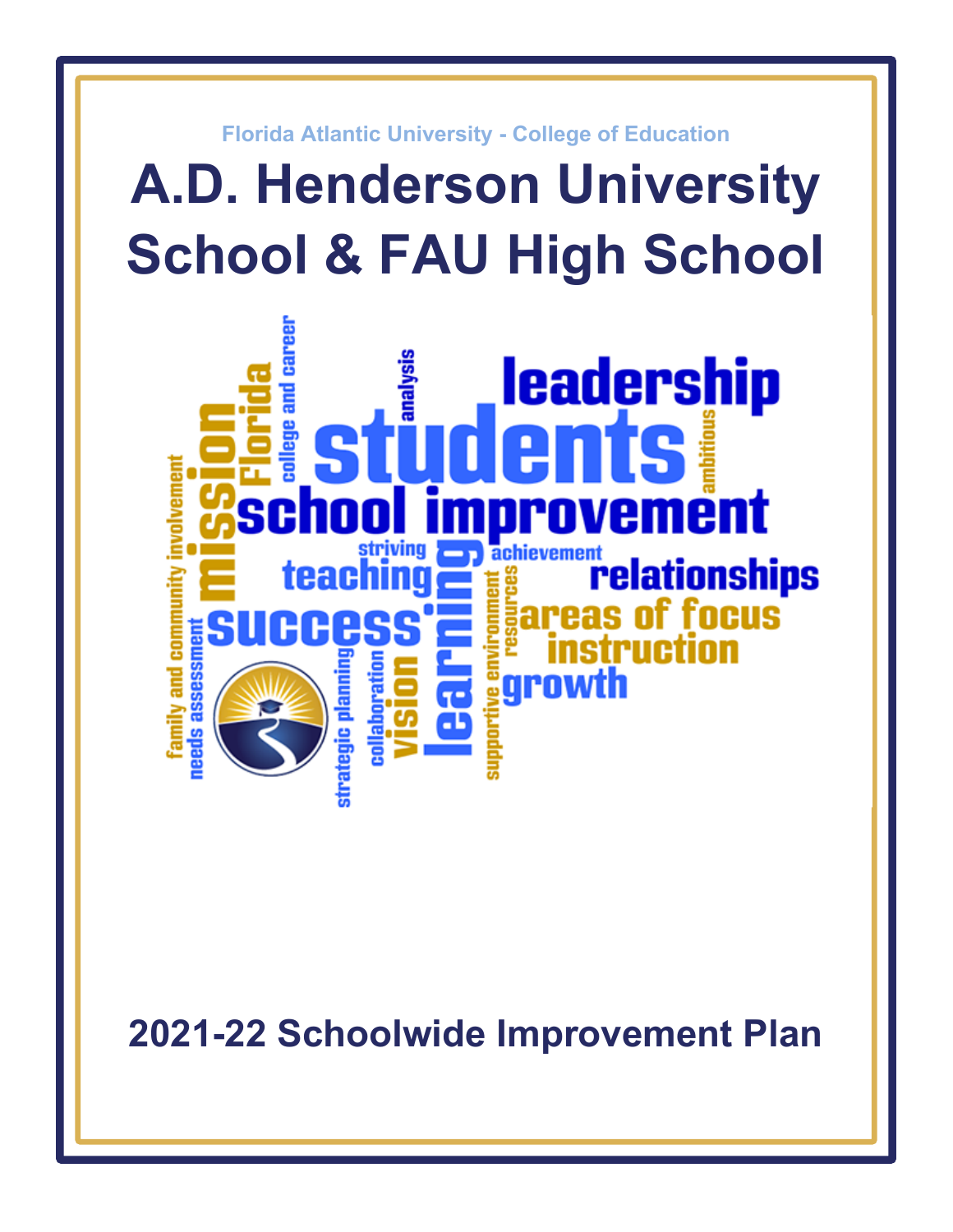# **Table of Contents**

| <b>School Demographics</b>                | 3  |
|-------------------------------------------|----|
| <b>Purpose and Outline of the SIP</b>     | 4  |
| <b>School Information</b>                 | 5  |
| <b>Needs Assessment</b>                   | 8  |
| <b>Planning for Improvement</b>           | 24 |
| <b>Positive Culture &amp; Environment</b> | 30 |
| <b>Budget to Support Goals</b>            | 31 |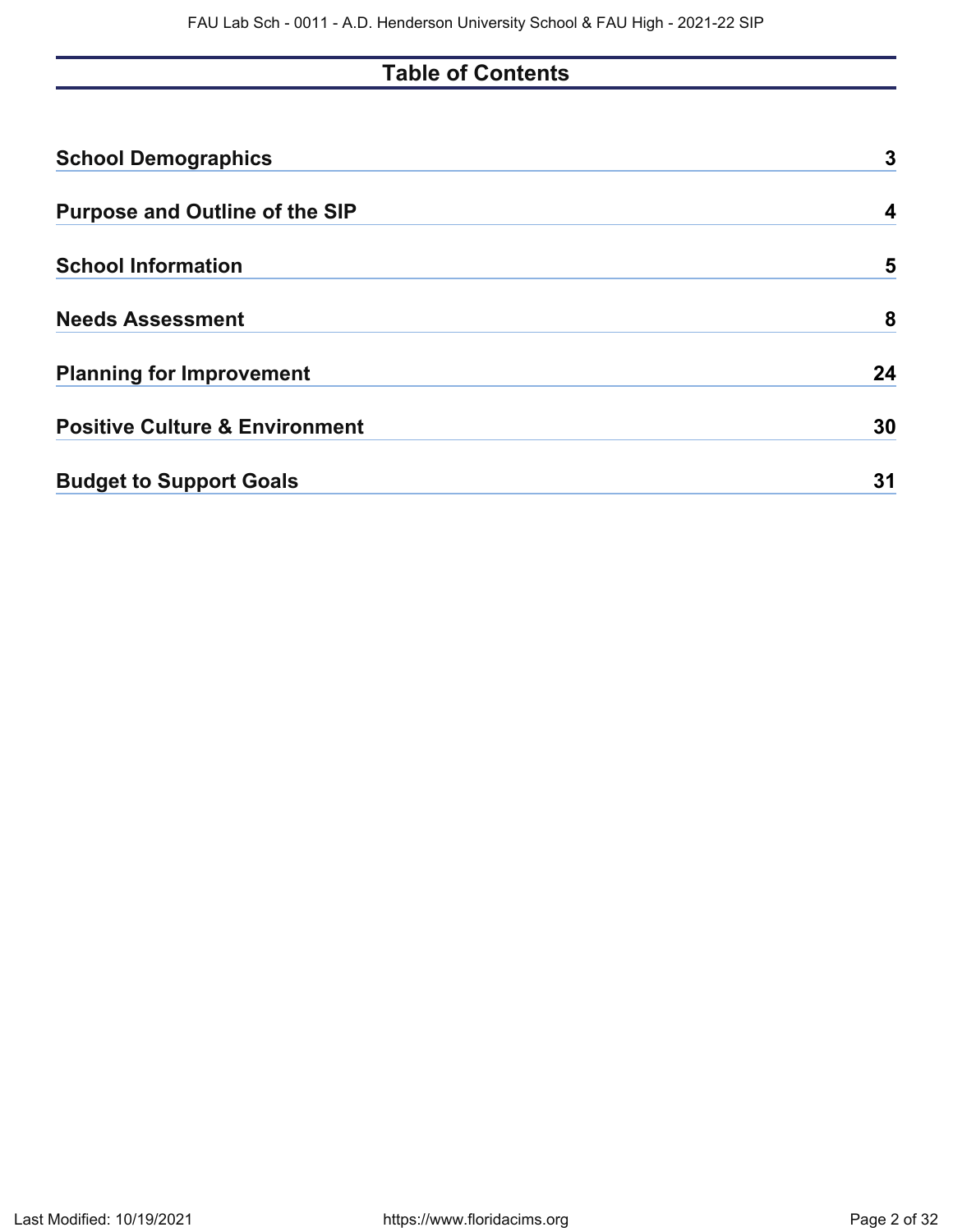# **A.D. Henderson University School & FAU High School**

777 GLADES RD BLDG 26, Boca Raton, FL 33431

www.adhus.fau.edu

<span id="page-2-0"></span>**Demographics**

# **Principal: Sherry Bees** Start Date for this Principal: 7/5/2016

| <b>2019-20 Status</b><br>(per MSID File)                                                                                            | Active                                                                                                                                                                                                                                                                     |
|-------------------------------------------------------------------------------------------------------------------------------------|----------------------------------------------------------------------------------------------------------------------------------------------------------------------------------------------------------------------------------------------------------------------------|
| <b>School Type and Grades Served</b><br>(per MSID File)                                                                             | <b>Combination School</b><br><b>KG-12</b>                                                                                                                                                                                                                                  |
| <b>Primary Service Type</b><br>(per MSID File)                                                                                      | K-12 General Education                                                                                                                                                                                                                                                     |
| 2018-19 Title I School                                                                                                              | <b>No</b>                                                                                                                                                                                                                                                                  |
| 2018-19 Economically<br><b>Disadvantaged (FRL) Rate</b><br>(as reported on Survey 3)                                                | [Data Not Available]                                                                                                                                                                                                                                                       |
| 2018-19 ESSA Subgroups Represented<br>(subgroups with 10 or more students)<br>(subgroups in orange are below the federal threshold) | <b>Asian Students</b><br><b>Black/African American Students</b><br><b>Economically Disadvantaged Students</b><br><b>English Language Learners</b><br><b>Hispanic Students</b><br><b>Multiracial Students</b><br><b>Students With Disabilities</b><br><b>White Students</b> |
| <b>School Grades History</b>                                                                                                        | 2018-19: A (88%)<br>2017-18: A (86%)<br>2016-17: A (87%)<br>2015-16: A (84%)                                                                                                                                                                                               |
| 2019-20 School Improvement (SI) Information*                                                                                        |                                                                                                                                                                                                                                                                            |
| <b>SI Region</b>                                                                                                                    | Southeast                                                                                                                                                                                                                                                                  |
| <b>Regional Executive Director</b>                                                                                                  | <b>LaShawn Russ-Porterfield</b>                                                                                                                                                                                                                                            |
| <b>Turnaround Option/Cycle</b>                                                                                                      | N/A                                                                                                                                                                                                                                                                        |
| Year                                                                                                                                |                                                                                                                                                                                                                                                                            |
| <b>Support Tier</b>                                                                                                                 |                                                                                                                                                                                                                                                                            |
| <b>ESSA Status</b>                                                                                                                  | [not available]                                                                                                                                                                                                                                                            |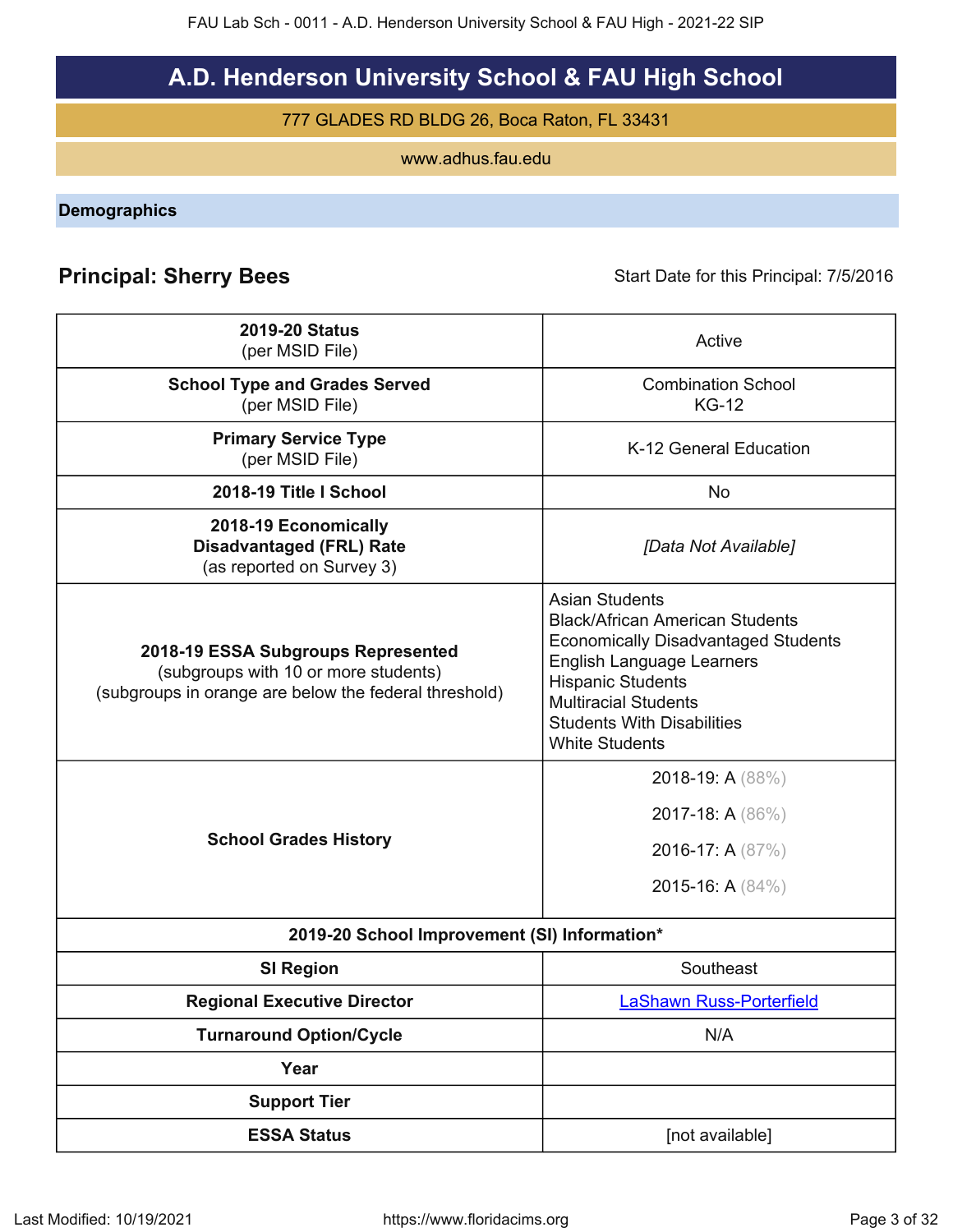\* As defined under Rule 6A-1.099811, Florida Administrative Code. For more information, [click here.](/downloads?category=da-forms)

### **School Board Approval**

This plan is pending approval by the FAU Lab Sch County School Board.

### **SIP Authority**

Section 1001.42(18), Florida Statutes, requires district school boards to annually approve and require implementation of a Schoolwide Improvement Plan (SIP) for each school in the district that has a school grade of D or F. This plan is also a requirement for Targeted Support and Improvement (TS&I) and Comprehensive Support and Improvement (CS&I) schools pursuant to 1008.33 F.S. and the Every Student Succeeds Act (ESSA).

To be designated as TS&I, a school must have one or more ESSA subgroup(s) with a Federal Index below 41%. This plan shall be approved by the district. There are three ways a school can be designated as CS&I:

- 1. have a school grade of D or F
- 2. have a graduation rate of 67% or lower
- 3. have an overall Federal Index below 41%.

For these schools, the SIP shall be approved by the district as well as the Bureau of School Improvement.

The Florida Department of Education (FDOE) SIP template meets all statutory and rule requirements for traditional public schools and incorporates all components required for schools receiving Title I funds. This template is required by State Board of Education Rule 6A-1.099811, Florida Administrative Code, for all noncharter schools with a current grade of D or F, or a graduation rate 67% or less. Districts may opt to require a SIP using a template of its choosing for schools that do not fit the aforementioned conditions. This document was prepared by school and district leadership using the FDOE's school improvement planning web application located at [www.floridacims.org.](https://www.floridacims.org)

### <span id="page-3-0"></span>**Purpose and Outline of the SIP**

The SIP is intended to be the primary artifact used by every school with stakeholders to review data, set goals, create an action plan and monitor progress. The Florida Department of Education encourages schools to use the SIP as a "living document" by continually updating, refining and using the plan to guide their work throughout the year. This printed version represents the SIP as of the "Date Modified" listed in the footer.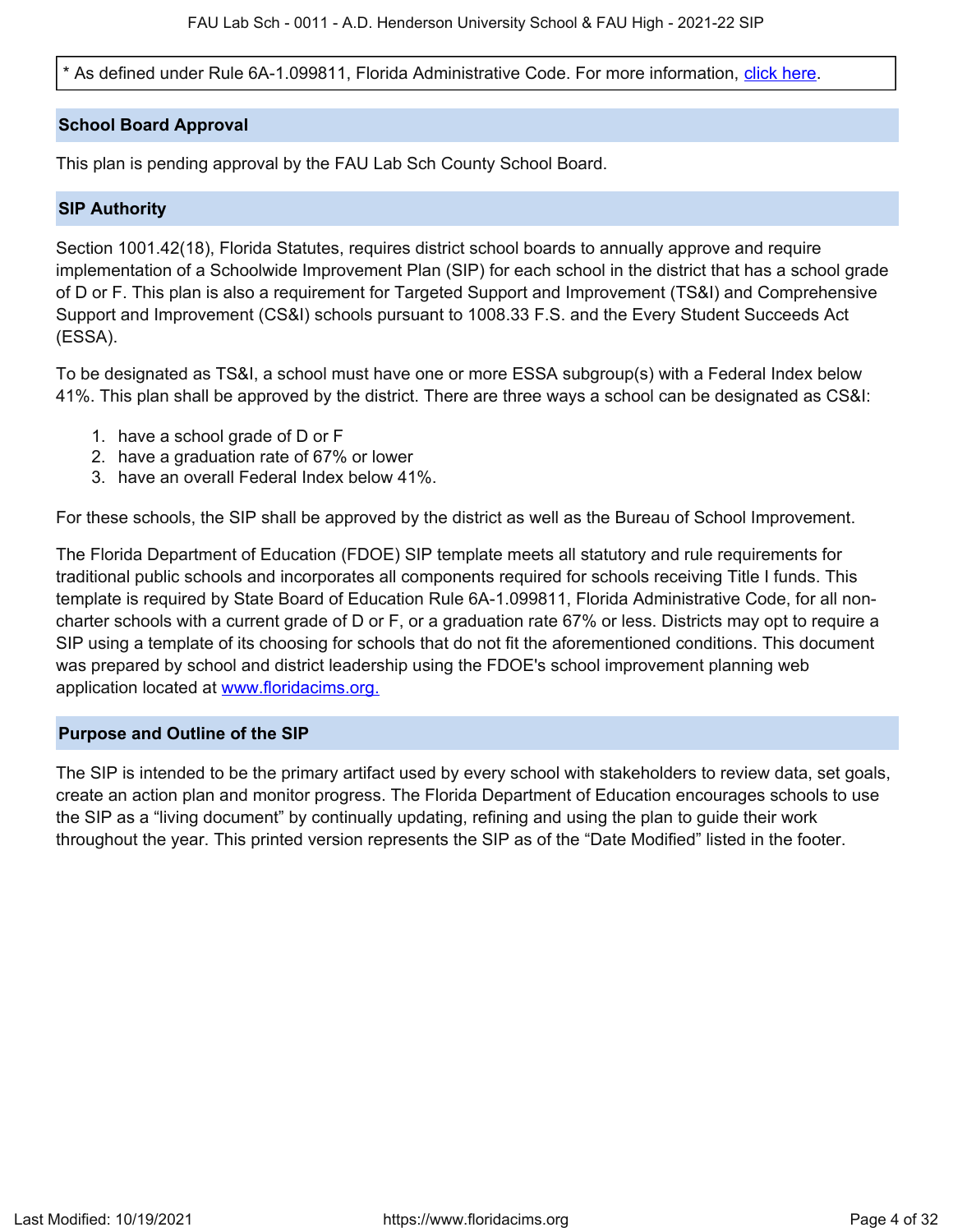# **Part I: School Information**

### <span id="page-4-0"></span>**School Mission and Vision**

#### **Provide the school's mission statement.**

A.D. Henderson University School and FAU High School endeavors to: (1) demonstrate best practices in teacher education; (2) innovate, develop, and provide students with a challenging curriculum, balanced with innovative academic support; and (3) conduct and support emerging educational research.

### **Provide the school's vision statement.**

The Alexander D. Henderson University School/FAU High School (ADHUS/FAUHS) is a national exemplary model for school systems and teacher preparation programs improving education for diverse student populations through innovative, faculty-developed research and curriculum.

#### **School Leadership Team**

#### **Membership**

Identify the name, email address, position title, and job duties/responsibilities for each member of the school leadership team.**:**

| <b>Name</b>            | <b>Title</b>           | <b>Job Duties and</b><br><b>Responsibilities</b> |                                                                                         |
|------------------------|------------------------|--------------------------------------------------|-----------------------------------------------------------------------------------------|
| Bees,<br>Sherry        | Other                  | <b>Principal/Director</b>                        | Principal/Director                                                                      |
| Rick,<br>Christine     | Assistant<br>Principal |                                                  | <b>High School Assistant Principal</b>                                                  |
| Hoff,<br>Cornelia      | Assistant<br>Principal |                                                  | K-8 Assistant Principal                                                                 |
| Hallstrom,<br>Kimberly | Other                  | <b>Assistant Director</b>                        | <b>Assistant Director- Student Services, Instruction,</b><br>and Technology Integration |
| Hufty, Gina            | Reading<br>Coach       |                                                  | K-5 Reading and Instructional Facilitator                                               |
| Robinson,<br>Lauren    | Assistant<br>Principal |                                                  | <b>Assistant Principal of K-5</b>                                                       |
| Diaz, Gracie           | Other                  | Deputy<br>Superintendent                         | <b>Deputy Superintendent</b>                                                            |
| Fisher, Keith          | Assistant<br>Principal |                                                  | <b>Assistant Principal of Operations and Facilities</b>                                 |
|                        |                        |                                                  |                                                                                         |

# **Demographic Information**

## **Principal start date**

Tuesday 7/5/2016, Sherry Bees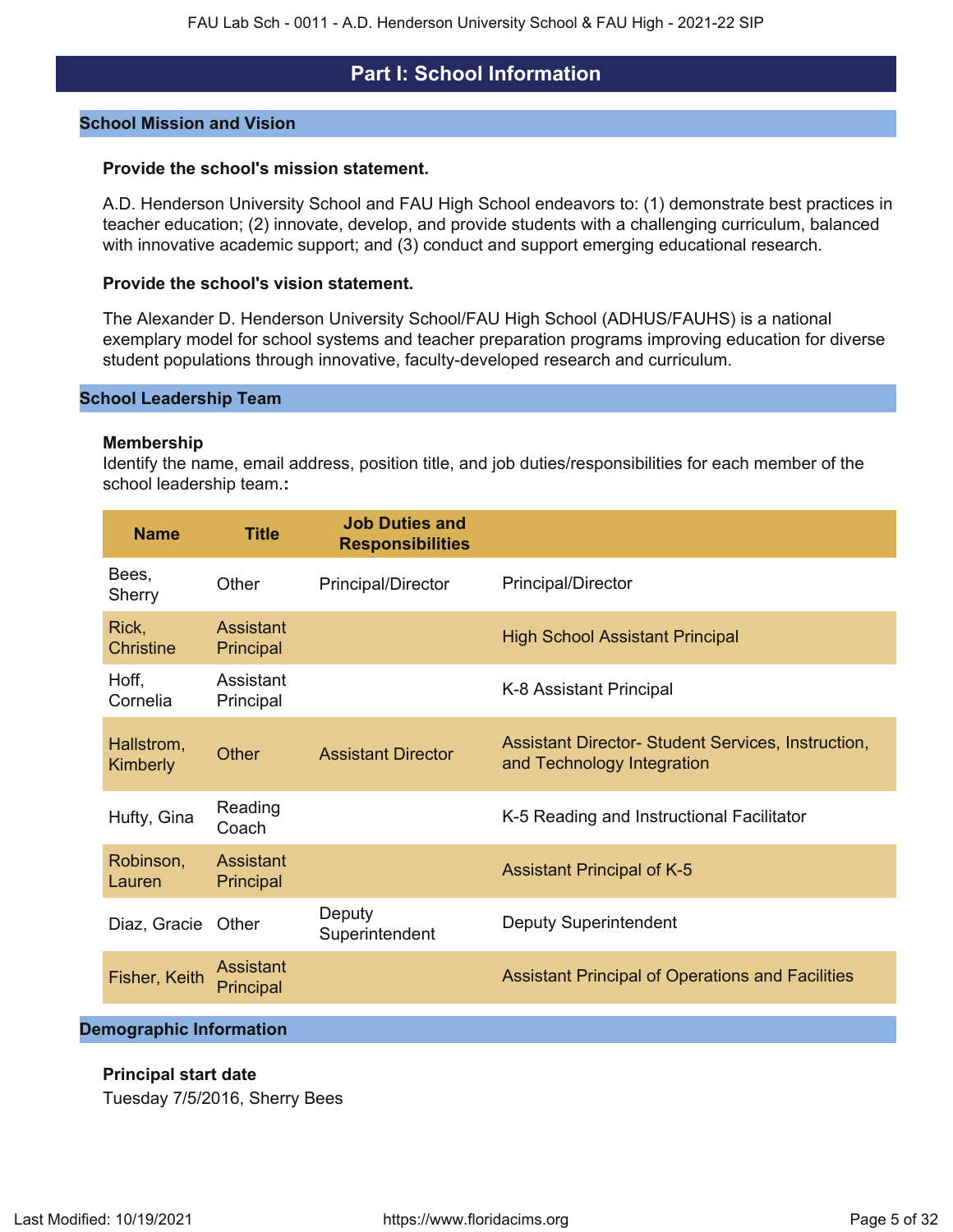**Number of teachers with a 2019 3-year aggregate or a 1-year Algebra state VAM rating of Highly Effective.** *Note: For UniSIG Supplemental Teacher Allocation, teachers must have at least 10 student assessments.*

9

**Number of teachers with a 2019 3-year aggregate or a 1-year Algebra state VAM rating of Effective.** *Note: For UniSIG Supplemental Teacher Allocation, teachers must have at least 10 student assessments.*

6

**Total number of teacher positions allocated to the school** 53

**Total number of students enrolled at the school** 1,298

**Identify the number of instructional staff who left the school during the 2020-21 school year.** 9

**Identify the number of instructional staff who joined the school during the 2021-22 school year.** 8

**Demographic Data**

# **Early Warning Systems**

## **2021-22**

**The number of students by grade level that exhibit each early warning indicator listed:**

|                                                             |                |          |                |                |                         |                | <b>Grade Level</b> |                |                |                |          |          |          | Total |
|-------------------------------------------------------------|----------------|----------|----------------|----------------|-------------------------|----------------|--------------------|----------------|----------------|----------------|----------|----------|----------|-------|
| <b>Indicator</b>                                            | K              | 1        | $\overline{2}$ | $\mathbf{3}$   | $\boldsymbol{4}$        | 5              | 6                  | $\overline{7}$ | 8              | 9              | 10       | 11       | 12       |       |
| Number of students enrolled                                 | 59             | 61       | 59             | 60             | 70                      | 71             | 80                 | 81             | 82             | 148            | 172      | 175      | 175      | 1293  |
| Attendance below 90 percent                                 | $\overline{4}$ | 4        | 7              | $\overline{4}$ | 9                       | $\overline{7}$ | $\overline{7}$     | 5              | $\overline{7}$ | 6              | $\Omega$ | $\Omega$ | $\Omega$ | 60    |
| One or more suspensions                                     | 0              | 1        | 0              | $\Omega$       | 2                       | $\Omega$       | 2                  | 1              | 3              | $\Omega$       | $\Omega$ | 0        | 0        | 9     |
| <b>Course failure in ELA</b>                                | $\Omega$       | $\Omega$ | $\Omega$       | $\Omega$       | $\Omega$                | $\Omega$       | $\Omega$           | $\Omega$       | $\Omega$       | $\Omega$       | $\Omega$ | $\Omega$ | $\Omega$ |       |
| Course failure in Math                                      | 0              | $\Omega$ | 0              | 0              | 0                       | $\Omega$       | 0                  | 0              | $\Omega$       | $\Omega$       | $\Omega$ | $\Omega$ | $\Omega$ |       |
| Level 1 on 2019 statewide FSA<br>ELA assessment             | $\Omega$       | $\Omega$ | $\Omega$       | $\Omega$       | $\mathcal{P}$           | $\overline{4}$ | 2                  | $\overline{4}$ | 3              | $\overline{0}$ | $\Omega$ | $\Omega$ | $\Omega$ | 15    |
| Level 1 on 2019 statewide FSA<br>Math assessment            | $\Omega$       | $\Omega$ | $\Omega$       | $\Omega$       | $\overline{\mathbf{3}}$ | $\overline{1}$ | 6                  | 4              | $\overline{0}$ | $\mathbf{0}$   | $\Omega$ | $\Omega$ | $\Omega$ | 14    |
| Number of students with a<br>substantial reading deficiency | $\Omega$       | $\Omega$ | $\Omega$       | $\Omega$       | $\Omega$                | $\Omega$       | $\Omega$           | $\Omega$       | $\Omega$       | $\Omega$       | $\Omega$ | $\Omega$ | $\Omega$ |       |

### **The number of students with two or more early warning indicators:**

| Indicator                            |  |  |  | <b>Grade Level</b> |  |  |                              | <b>Total</b> |
|--------------------------------------|--|--|--|--------------------|--|--|------------------------------|--------------|
|                                      |  |  |  |                    |  |  | K 1 2 3 4 5 6 7 8 9 10 11 12 |              |
| Students with two or more indicators |  |  |  |                    |  |  | 0 0 0 3 1 0 2 0 3 0 0 0 0    |              |

**The number of students identified as retainees:**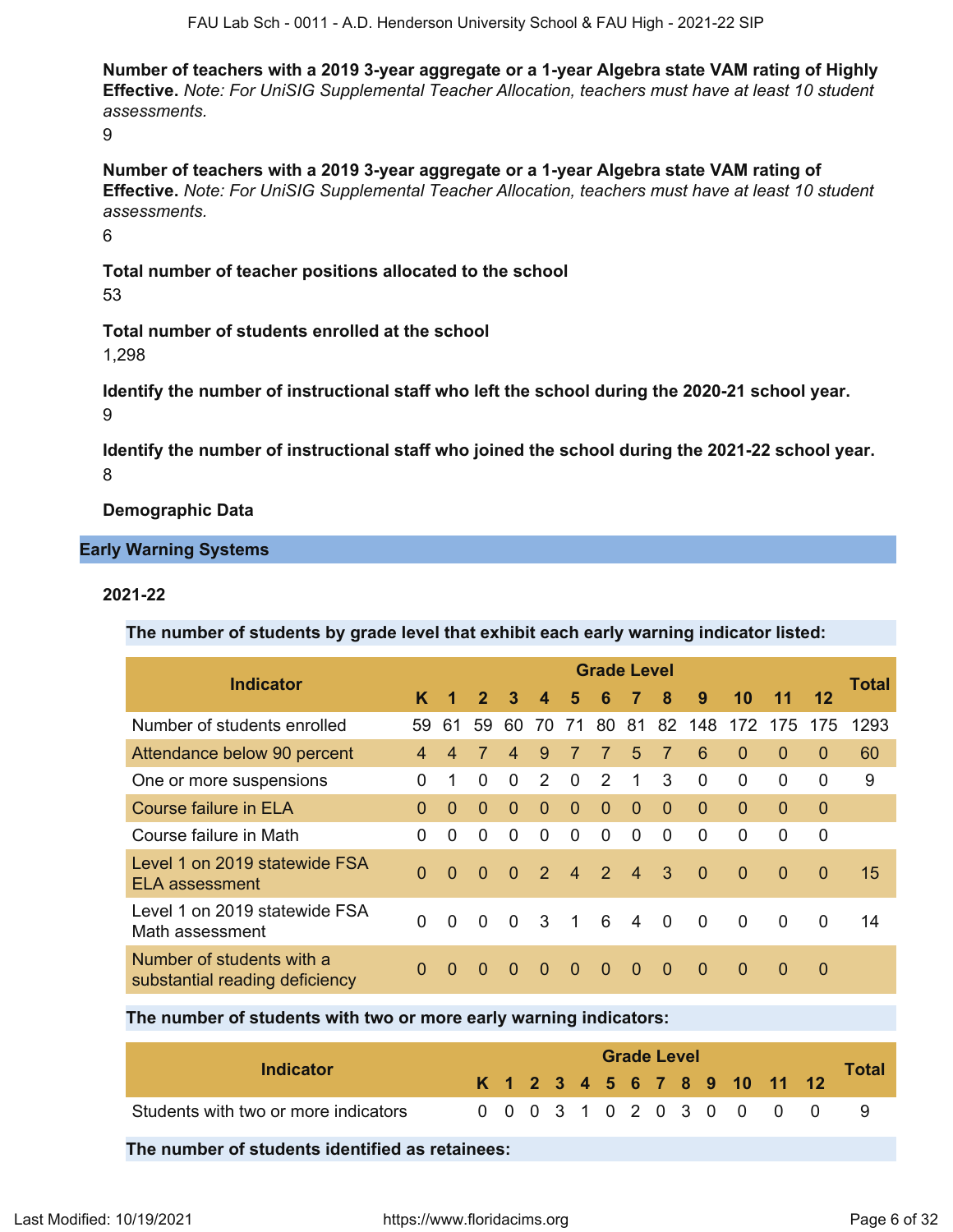| Indicator                              | <b>Grade Level</b> |  |  |  |  |  |  |  |  |  |  |                              |  |              |  |
|----------------------------------------|--------------------|--|--|--|--|--|--|--|--|--|--|------------------------------|--|--------------|--|
|                                        |                    |  |  |  |  |  |  |  |  |  |  | K 1 2 3 4 5 6 7 8 9 10 11 12 |  | <b>Total</b> |  |
| <b>Retained Students: Current Year</b> |                    |  |  |  |  |  |  |  |  |  |  | 0 0 0 0 0 0 0 0 0 0 0 0 0    |  |              |  |
| Students retained two or more times    |                    |  |  |  |  |  |  |  |  |  |  | 00000000000000               |  |              |  |

### **Date this data was collected or last updated**

Monday 9/27/2021

### **2020-21 - As Reported**

### **The number of students by grade level that exhibit each early warning indicator:**

|                                              |          |               |              |          |                  |                      |                         | <b>Grade Level</b>   |                |                |          |              |               | Total |
|----------------------------------------------|----------|---------------|--------------|----------|------------------|----------------------|-------------------------|----------------------|----------------|----------------|----------|--------------|---------------|-------|
| <b>Indicator</b>                             | ĸ        | 1             | $\mathbf{2}$ | 3        | $\boldsymbol{4}$ | 5                    | 6                       | $\overline{7}$       | 8              | 9              | 10       | 11           | 12            |       |
| Number of students enrolled                  | 61       | 60            | 61           | 60       | 70               | 73                   | 77                      | 81                   | 76             | 155            | 166      | 179          | 152           | 1271  |
| Attendance below 90 percent                  | $\Omega$ | $\mathcal{P}$ | 1            | 1        | $\Omega$         | $\Omega$             | 3                       | 1                    | 3              | $\Omega$       | $\Omega$ | $\Omega$     | $\Omega$      | 11    |
| One or more suspensions                      | 0        | 0             | $\Omega$     | $\Omega$ | $\Omega$         | $\Omega$             | $\Omega$                | $\Omega$             | $\Omega$       | $\Omega$       | $\Omega$ | $\Omega$     | 0             |       |
| <b>Course failure in ELA</b>                 | $\Omega$ | $\Omega$      | $\Omega$     | $\Omega$ | $\Omega$         | $\Omega$             | $\Omega$                | $\Omega$             | 5              | $\Omega$       | $\Omega$ | $\mathbf{1}$ | $\mathcal{P}$ | 8     |
| Course failure in Math                       | 0        | 0             | $\Omega$     | $\Omega$ | $\Omega$         | $\Omega$             | $\Omega$                | $\Omega$             | 0              | $\Omega$       | $\Omega$ | $\Omega$     | 0             |       |
| Level 1 on 2019 statewide ELA<br>assessment  | $\Omega$ | $\Omega$      | $\Omega$     | $\Omega$ | $\Omega$         | $\blacktriangleleft$ | <sup>2</sup>            | $\blacktriangleleft$ | $\overline{1}$ | $\overline{0}$ | $\Omega$ | $\Omega$     | $\Omega$      | 5     |
| Level 1 on 2019 statewide Math<br>assessment | $\Omega$ | $\Omega$      | $\Omega$     | $\Omega$ | $\overline{0}$   | $\mathbf{3}$         | $\overline{\mathbf{3}}$ | $\overline{0}$       | $\overline{0}$ | $\Omega$       | $\Omega$ | $\Omega$     | $\Omega$      | 6     |
|                                              | $\Omega$ | $\Omega$      | $\Omega$     | $\Omega$ | $\Omega$         | $\Omega$             | $\Omega$                | $\Omega$             | $\mathbf 0$    | $\Omega$       | $\Omega$ | $\Omega$     | $\Omega$      |       |

# **The number of students with two or more early warning indicators:**

| Indicator                            |  |  |  |  | <b>Grade Level</b> |  |                              |              |
|--------------------------------------|--|--|--|--|--------------------|--|------------------------------|--------------|
|                                      |  |  |  |  |                    |  | K 1 2 3 4 5 6 7 8 9 10 11 12 | <b>Total</b> |
| Students with two or more indicators |  |  |  |  |                    |  | 0 0 0 0 0 1 2 0 0 0 0 0 0    |              |

## **The number of students identified as retainees:**

| Indicator                              | <b>Grade Level</b> |  |  |  |  |  |  |  |  |  |  |                              |               |              |  |
|----------------------------------------|--------------------|--|--|--|--|--|--|--|--|--|--|------------------------------|---------------|--------------|--|
|                                        |                    |  |  |  |  |  |  |  |  |  |  | K 1 2 3 4 5 6 7 8 9 10 11 12 |               | <b>Total</b> |  |
| <b>Retained Students: Current Year</b> |                    |  |  |  |  |  |  |  |  |  |  |                              | 1000000000000 |              |  |
| Students retained two or more times    |                    |  |  |  |  |  |  |  |  |  |  | 0000000000000                |               |              |  |

## **2020-21 - Updated**

**The number of students by grade level that exhibit each early warning indicator:**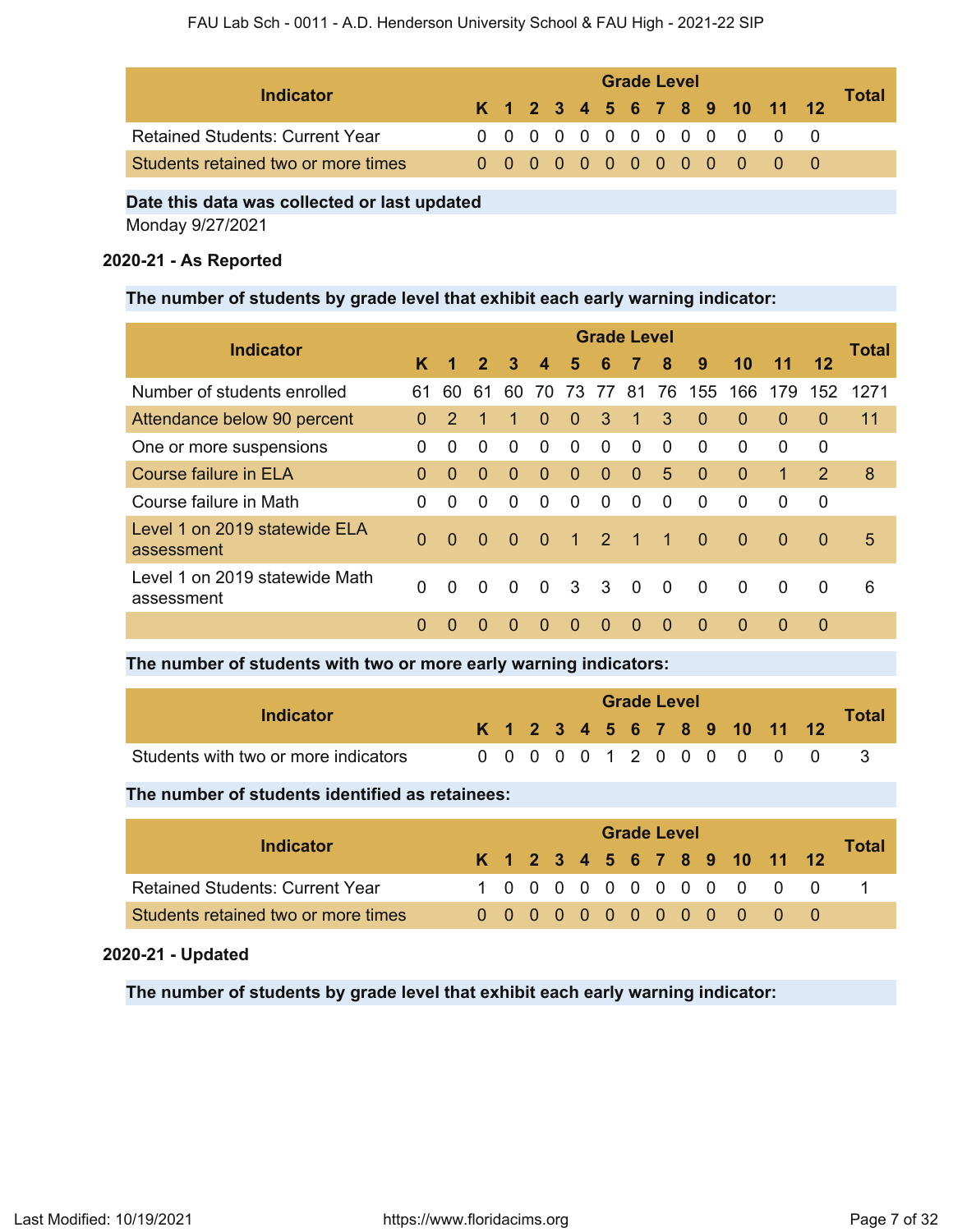### FAU Lab Sch - 0011 - A.D. Henderson University School & FAU High - 2021-22 SIP

|                                              |          |               |                |          |                  |                 |                | <b>Grade Level</b>   |                |                |                |          |               | Total |
|----------------------------------------------|----------|---------------|----------------|----------|------------------|-----------------|----------------|----------------------|----------------|----------------|----------------|----------|---------------|-------|
| <b>Indicator</b>                             | K        | 1             | $\overline{2}$ | 3        | $\boldsymbol{4}$ | 5               | 6              | 7                    | 8              | 9              | 10             | 11       | 12            |       |
| Number of students enrolled                  | 61       | 60            | 61             | 60       | 70.              | 73              | 77             | 81                   | 76             | 155            | 166            | 179      | 152           | 1271  |
| Attendance below 90 percent                  | $\Omega$ | $\mathcal{P}$ |                |          | $\Omega$         | $\overline{0}$  | -3             | $\overline{1}$       | 3              | $\mathbf 0$    | $\Omega$       | $\Omega$ | $\Omega$      | 11    |
| One or more suspensions                      | 0        | $\Omega$      | $\Omega$       | $\Omega$ | $\Omega$         | $\Omega$        | $\Omega$       | $\Omega$             | $\Omega$       | $\Omega$       | $\Omega$       | $\Omega$ | $\Omega$      |       |
| <b>Course failure in ELA</b>                 | $\Omega$ | $\Omega$      | $\Omega$       | $\Omega$ | $\Omega$         | $\Omega$        | $\Omega$       | $\Omega$             | 5              | $\Omega$       | $\Omega$       | 1        | $\mathcal{P}$ | 8     |
| Course failure in Math                       | 0        | $\Omega$      | $\Omega$       | $\Omega$ | $\Omega$         | $\Omega$        | $\Omega$       | $\Omega$             | $\Omega$       | $\Omega$       | $\Omega$       | $\Omega$ | $\Omega$      |       |
| Level 1 on 2019 statewide ELA<br>assessment  | $\Omega$ | $\Omega$      | $\Omega$       | $\Omega$ | $\Omega$         | $\blacklozenge$ | $\overline{2}$ | $\blacktriangleleft$ | $\overline{1}$ | $\overline{0}$ | $\overline{0}$ | $\Omega$ | $\Omega$      | 5     |
| Level 1 on 2019 statewide Math<br>assessment | $\Omega$ | $\Omega$      | $\Omega$       | $\Omega$ | $\Omega$         | $3 \quad 3$     |                | - 0                  | $\overline{0}$ | $\Omega$       | $\Omega$       | $\Omega$ | $\Omega$      | 6     |
|                                              | $\Omega$ | $\Omega$      | $\Omega$       | $\Omega$ | $\Omega$         | $\Omega$        | $\Omega$       | $\Omega$             | $\Omega$       | $\Omega$       | $\Omega$       | $\Omega$ | $\Omega$      |       |

**The number of students with two or more early warning indicators:**

| Indicator                            |  |  |  |  | <b>Grade Level</b> |                              |                           |              |
|--------------------------------------|--|--|--|--|--------------------|------------------------------|---------------------------|--------------|
|                                      |  |  |  |  |                    | K 1 2 3 4 5 6 7 8 9 10 11 12 |                           | <b>Total</b> |
| Students with two or more indicators |  |  |  |  |                    |                              | 0 0 0 0 0 1 2 0 0 0 0 0 0 |              |

## **The number of students identified as retainees:**

|                                        |  |  |  | <b>Grade Level</b> |  |  |                              |              |
|----------------------------------------|--|--|--|--------------------|--|--|------------------------------|--------------|
| Indicator                              |  |  |  |                    |  |  | K 1 2 3 4 5 6 7 8 9 10 11 12 | <b>Total</b> |
| <b>Retained Students: Current Year</b> |  |  |  |                    |  |  | 1 0 0 0 0 0 0 0 0 0 0 0      |              |
| Students retained two or more times    |  |  |  |                    |  |  |                              |              |

# **Part II: Needs Assessment/Analysis**

### <span id="page-7-0"></span>**School Data Review**

Please note that the district and state averages shown here represent the averages for similar school types (elementary, middle, high school, or combination schools).

| <b>School Grade Component</b>     |     | 2021                      | 2019   |                |     | 2018          |                |     |
|-----------------------------------|-----|---------------------------|--------|----------------|-----|---------------|----------------|-----|
|                                   |     | School   District   State | School | District State |     | <b>School</b> | District State |     |
| <b>ELA Achievement</b>            | 91% |                           | 93%    | 83%            | 61% | 90%           | 80%            | 60% |
| <b>ELA Learning Gains</b>         | 77% |                           | 81%    | 74%            | 59% | 81%           | 75%            | 57% |
| <b>ELA Lowest 25th Percentile</b> | 77% |                           | 75%    | 66%            | 54% | 75%           | 66%            | 52% |
| Math Achievement                  | 86% |                           | 92%    | 84%            | 62% | 89%           | 84%            | 61% |
| <b>Math Learning Gains</b>        | 57% |                           | 76%    | 70%            | 59% | 74%           | 74%            | 58% |
| Math Lowest 25th Percentile       | 60% |                           | 76%    | 62%            | 52% | 71%           | 67%            | 52% |
| Science Achievement               | 87% |                           | 88%    | 76%            | 56% | 91%           | 79%            | 57% |
| Social Studies Achievement        | 93% |                           | 99%    | 94%            | 78% | 96%           | 91%            | 77% |

# **Grade Level Data Review - State Assessments**

**NOTE: This data is raw data and includes ALL students who tested at the school. This is not school grade data.**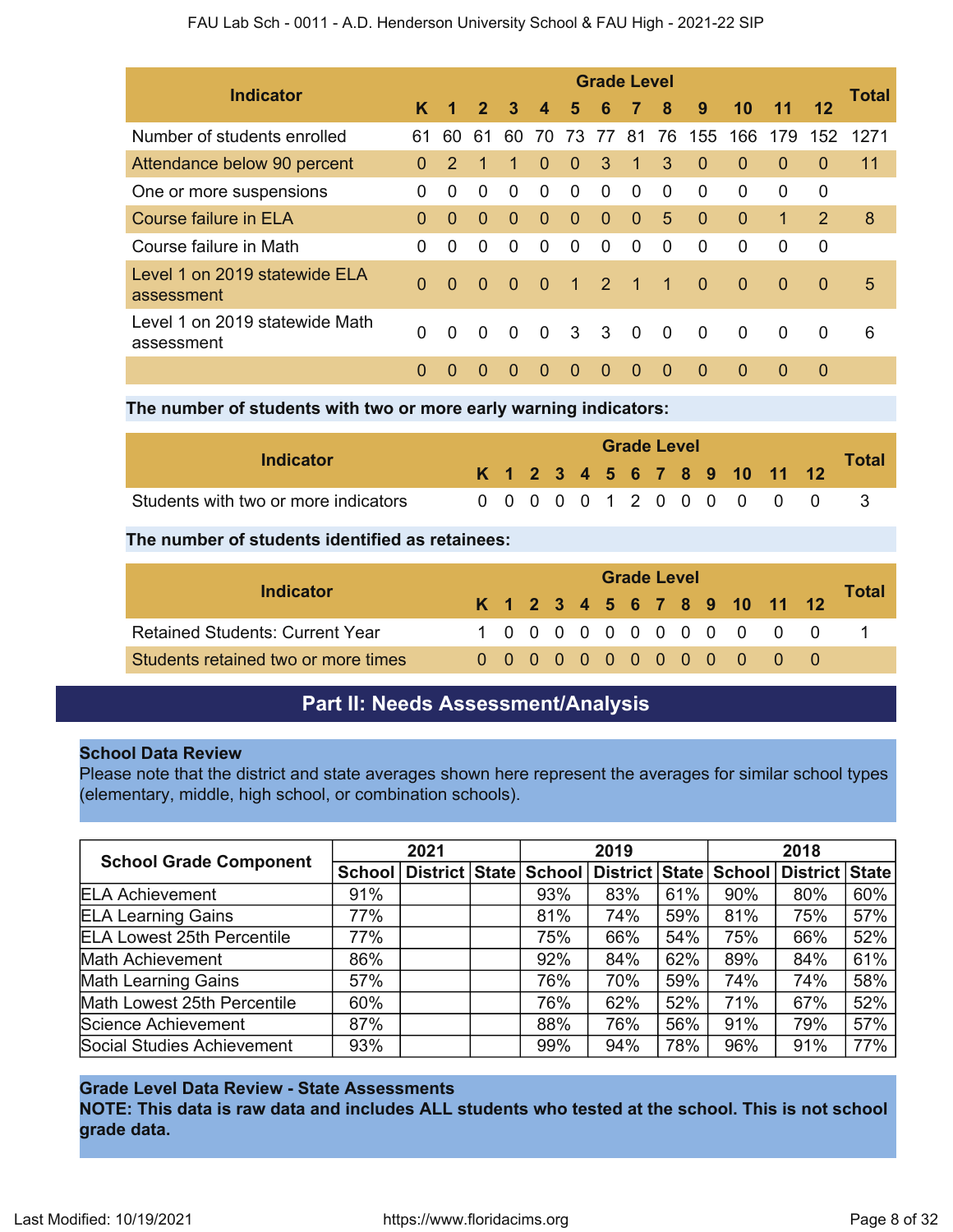|                          |      |               | <b>ELA</b>      |                                          |              |                                       |
|--------------------------|------|---------------|-----------------|------------------------------------------|--------------|---------------------------------------|
| <b>Grade</b>             | Year | <b>School</b> | <b>District</b> | School-<br><b>District</b><br>Comparison | <b>State</b> | School-<br><b>State</b><br>Comparison |
| 03                       | 2021 |               |                 |                                          |              |                                       |
|                          | 2019 | 91%           | 77%             | 14%                                      | 58%          | 33%                                   |
| <b>Cohort Comparison</b> |      |               |                 |                                          |              |                                       |
| 04                       | 2021 |               |                 |                                          |              |                                       |
|                          | 2019 | 89%           | 79%             | 10%                                      | 58%          | 31%                                   |
| <b>Cohort Comparison</b> |      | $-91%$        |                 |                                          |              |                                       |
| 05                       | 2021 |               |                 |                                          |              |                                       |
|                          | 2019 | 85%           | 71%             | 14%                                      | 56%          | 29%                                   |
| <b>Cohort Comparison</b> |      | $-89%$        |                 |                                          |              |                                       |
| 06                       | 2021 |               |                 |                                          |              |                                       |
|                          | 2019 | 89%           | 74%             | 15%                                      | 54%          | 35%                                   |
| <b>Cohort Comparison</b> |      | $-85%$        |                 |                                          |              |                                       |
| 07                       | 2021 |               |                 |                                          |              |                                       |
|                          | 2019 | 85%           | 76%             | 9%                                       | 52%          | 33%                                   |
| <b>Cohort Comparison</b> |      | $-89%$        |                 |                                          |              |                                       |
| 08                       | 2021 |               |                 |                                          |              |                                       |
|                          | 2019 | 89%           | 84%             | 5%                                       | 56%          | 33%                                   |
| <b>Cohort Comparison</b> |      | $-85%$        |                 |                                          |              |                                       |
| 09                       | 2021 |               |                 |                                          |              |                                       |
|                          | 2019 | 100%          | 100%            | 0%                                       | 55%          | 45%                                   |
| <b>Cohort Comparison</b> |      | $-89%$        |                 |                                          |              |                                       |
| 10                       | 2021 |               |                 |                                          |              |                                       |
|                          | 2019 | 100%          | 100%            | 0%                                       | 53%          | 47%                                   |
| <b>Cohort Comparison</b> |      | $-100%$       |                 |                                          |              |                                       |

|                          |      |               | <b>MATH</b>     |                                          |              |                                       |
|--------------------------|------|---------------|-----------------|------------------------------------------|--------------|---------------------------------------|
| Grade                    | Year | <b>School</b> | <b>District</b> | School-<br><b>District</b><br>Comparison | <b>State</b> | School-<br><b>State</b><br>Comparison |
| 03                       | 2021 |               |                 |                                          |              |                                       |
|                          | 2019 | 92%           | 79%             | 13%                                      | 62%          | 30%                                   |
| <b>Cohort Comparison</b> |      |               |                 |                                          |              |                                       |
| 04                       | 2021 |               |                 |                                          |              |                                       |
|                          | 2019 | 85%           | 74%             | 11%                                      | 64%          | 21%                                   |
| <b>Cohort Comparison</b> |      | $-92%$        |                 |                                          |              |                                       |
| 05                       | 2021 |               |                 |                                          |              |                                       |
|                          | 2019 | 92%           | 67%             | 25%                                      | 60%          | 32%                                   |
| <b>Cohort Comparison</b> |      | $-85%$        |                 |                                          |              |                                       |
| 06                       | 2021 |               |                 |                                          |              |                                       |
|                          | 2019 | 94%           | 90%             | 4%                                       | 55%          | 39%                                   |
| <b>Cohort Comparison</b> |      | $-92%$        |                 |                                          |              |                                       |
| 07                       | 2021 |               |                 |                                          |              |                                       |
|                          | 2019 | 87%           | 79%             | 8%                                       | 54%          | 33%                                   |
| <b>Cohort Comparison</b> |      | $-94%$        |                 |                                          |              |                                       |
| 08                       | 2021 |               |                 |                                          |              |                                       |
|                          | 2019 | 97%           | 66%             | 31%                                      | 46%          | 51%                                   |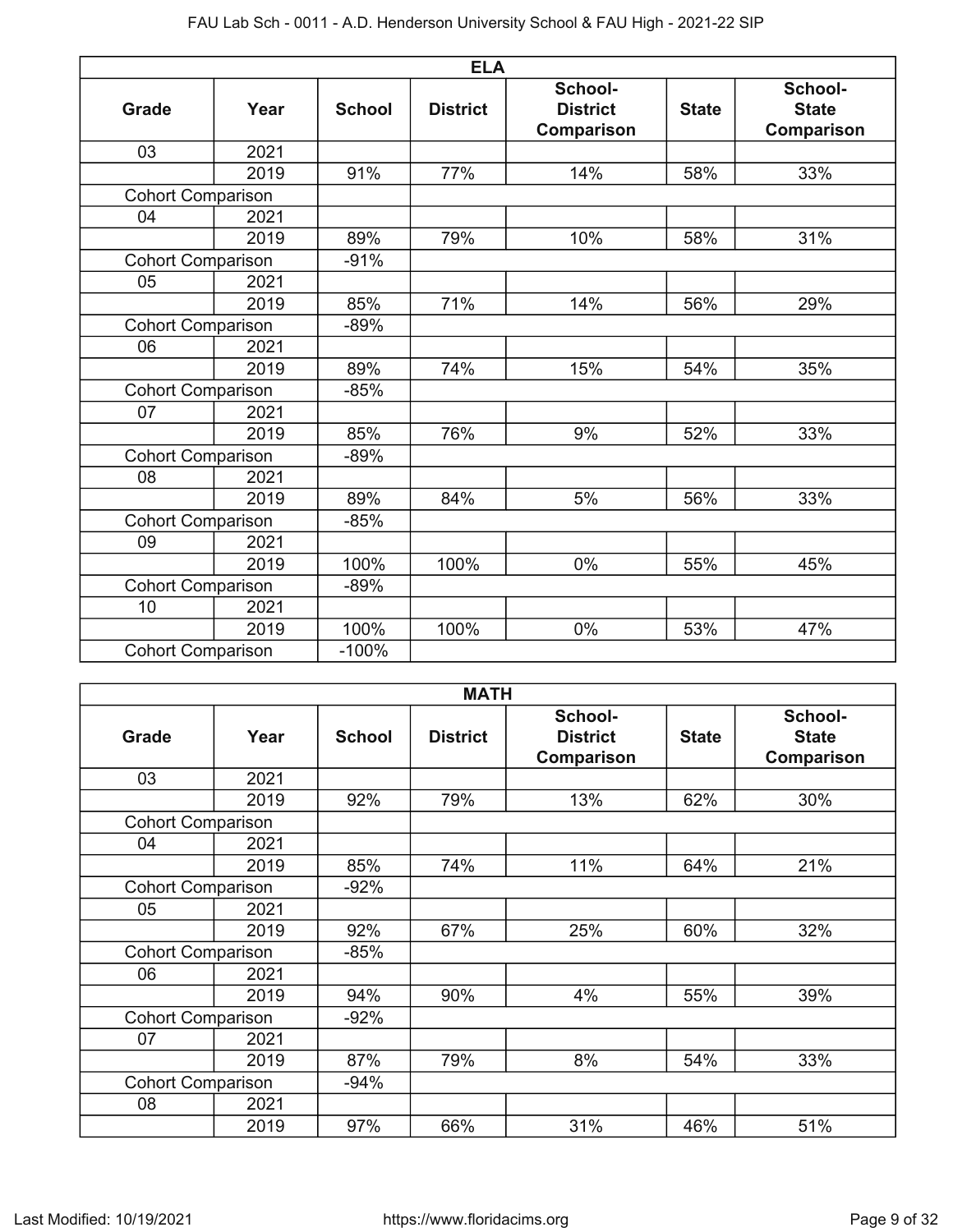| <b>MATH</b>              |      |               |                 |                                                 |              |                                       |  |
|--------------------------|------|---------------|-----------------|-------------------------------------------------|--------------|---------------------------------------|--|
| Grade                    | Year | <b>School</b> | <b>District</b> | School-<br><b>District</b><br><b>Comparison</b> | <b>State</b> | School-<br><b>State</b><br>Comparison |  |
| <b>Cohort Comparison</b> |      | $-87%$        |                 |                                                 |              |                                       |  |

|                          | <b>SCIENCE</b> |               |                 |                                          |              |                                              |  |  |  |
|--------------------------|----------------|---------------|-----------------|------------------------------------------|--------------|----------------------------------------------|--|--|--|
| <b>Grade</b>             | Year           | <b>School</b> | <b>District</b> | School-<br><b>District</b><br>Comparison | <b>State</b> | School-<br><b>State</b><br><b>Comparison</b> |  |  |  |
| 05                       | 2021           |               |                 |                                          |              |                                              |  |  |  |
|                          | 2019           | 84%           | 64%             | 20%                                      | 53%          | 31%                                          |  |  |  |
| <b>Cohort Comparison</b> |                |               |                 |                                          |              |                                              |  |  |  |
| 08                       | 2021           |               |                 |                                          |              |                                              |  |  |  |
|                          | 2019           | 74%           | 73%             | $1\%$                                    | 48%          | 26%                                          |  |  |  |
| <b>Cohort Comparison</b> |                | $-84%$        |                 |                                          |              |                                              |  |  |  |

| <b>BIOLOGY EOC</b> |                    |                 |                                                  |              |                                               |  |  |
|--------------------|--------------------|-----------------|--------------------------------------------------|--------------|-----------------------------------------------|--|--|
| Year               | <b>School</b>      | <b>District</b> | <b>School</b><br><b>Minus</b><br><b>District</b> | <b>State</b> | <b>School</b><br><b>Minus</b><br><b>State</b> |  |  |
| 2021               |                    |                 |                                                  |              |                                               |  |  |
| 2019               | 100%               | 100%            | $0\%$                                            | 67%          | 33%                                           |  |  |
|                    |                    |                 | <b>CIVICS EOC</b>                                |              |                                               |  |  |
| Year               | <b>School</b>      | <b>District</b> | <b>School</b><br><b>Minus</b><br><b>District</b> | <b>State</b> | <b>School</b><br><b>Minus</b><br><b>State</b> |  |  |
| 2021               |                    |                 |                                                  |              |                                               |  |  |
| 2019               | 99%                | 91%             | 8%                                               | 71%          | 28%                                           |  |  |
|                    | <b>HISTORY EOC</b> |                 |                                                  |              |                                               |  |  |
| Year               | <b>School</b>      | <b>District</b> | <b>School</b><br><b>Minus</b><br><b>District</b> | <b>State</b> | <b>School</b><br><b>Minus</b><br><b>State</b> |  |  |
| 2021               |                    |                 |                                                  |              |                                               |  |  |
| 2019               | $0\%$              | $0\%$           | $0\%$                                            | 70%          | $-70%$                                        |  |  |
|                    |                    |                 | <b>ALGEBRA EOC</b>                               |              |                                               |  |  |
| Year               | <b>School</b>      | <b>District</b> | <b>School</b><br><b>Minus</b><br><b>District</b> | <b>State</b> | <b>School</b><br><b>Minus</b><br><b>State</b> |  |  |
| 2021               |                    |                 |                                                  |              |                                               |  |  |
| 2019               | 92%                | 94%             | $-2%$                                            | 61%          | 31%                                           |  |  |
|                    |                    |                 | <b>GEOMETRY EOC</b>                              |              |                                               |  |  |
| Year               | <b>School</b>      | <b>District</b> | <b>School</b><br><b>Minus</b><br><b>District</b> | <b>State</b> | <b>School</b><br><b>Minus</b><br><b>State</b> |  |  |
| 2021               |                    |                 |                                                  |              |                                               |  |  |
| 2019               | 100%               | 100%            | 0%                                               | 57%          | 43%                                           |  |  |

**Grade Level Data Review - Progress Monitoring Assessments**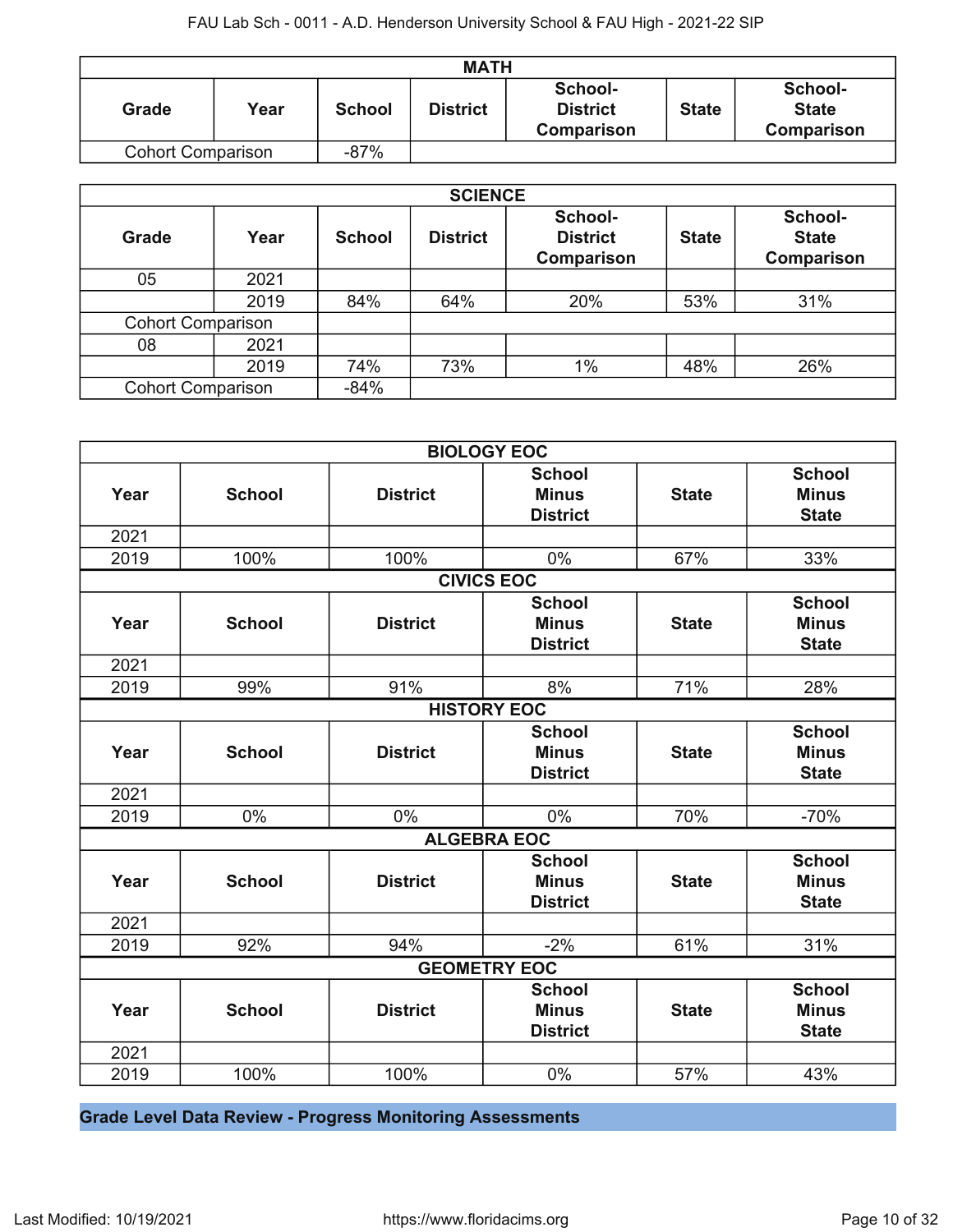# **Provide the progress monitoring tool(s) by grade level used to compile the below data.**

STAR Reading (Renaissance Learning): grades 1-5 STAR Math (Renaissance Learning): grades 1-5 iReady Diagnostic, Reading and Math: grades 3-5 ALEKS, Math: grades 3-8 USA Test Prep, ELA: grades 6-8, and Science: grades 5 & 8 Performance Matters diagnostic data base, Civics: grade 7

|                                        |                                                                 | <b>Grade 1</b> |        |               |
|----------------------------------------|-----------------------------------------------------------------|----------------|--------|---------------|
|                                        | Number/%<br>Proficiency                                         | Fall           | Winter | <b>Spring</b> |
| <b>English Language</b><br><b>Arts</b> | <b>All Students</b><br>Economically<br>Disadvantaged            | 80%            | 92%    | 92%           |
|                                        | <b>Students With</b><br><b>Disabilities</b>                     | 50%            | 50%    | 50%           |
|                                        | English Language<br>Learners                                    | $0\%$          | 0%     | $0\%$         |
|                                        | Number/%<br>Proficiency                                         | Fall           | Winter | <b>Spring</b> |
| <b>Mathematics</b>                     | <b>All Students</b><br>Economically<br>Disadvantaged            | 89%            | 87%    | 98%           |
|                                        | <b>Students With</b><br><b>Disabilities</b>                     | 100%           | 100%   | 100%          |
|                                        | English Language<br>Learners                                    | 100%           | 100%   | 100%          |
|                                        |                                                                 |                |        |               |
|                                        |                                                                 | <b>Grade 2</b> |        |               |
|                                        | Number/%<br>Proficiency                                         | Fall           | Winter | <b>Spring</b> |
| <b>English Language</b><br><b>Arts</b> | <b>All Students</b><br>Economically<br>Disadvantaged            | 79%            | 89%    | 87%           |
|                                        | <b>Students With</b><br><b>Disabilities</b>                     | 60%            | 70%    | 70%           |
|                                        | English Language<br>Learners                                    | 50%            | 75%    | 75%           |
|                                        | Number/%<br>Proficiency                                         | Fall           | Winter | <b>Spring</b> |
| <b>Mathematics</b>                     | <b>All Students</b><br>Economically<br>Disadvantaged            | 78%            | 87%    | 87%           |
|                                        | <b>Students With</b><br><b>Disabilities</b><br>English Language | 80%            | 80%    | 90%           |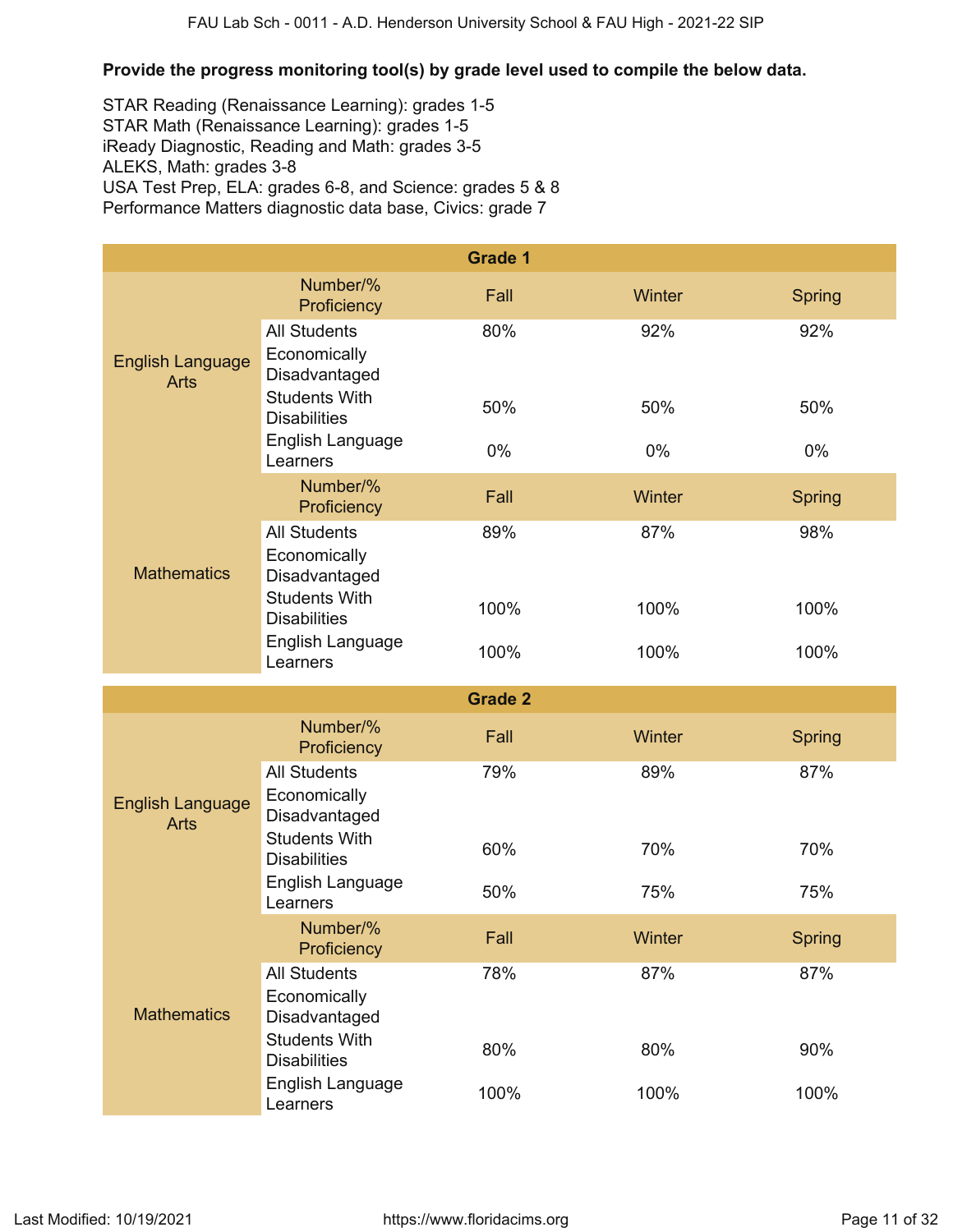|                                        |                                                                 | <b>Grade 3</b> |        |               |
|----------------------------------------|-----------------------------------------------------------------|----------------|--------|---------------|
|                                        | Number/%<br>Proficiency                                         | Fall           | Winter | <b>Spring</b> |
| <b>English Language</b><br><b>Arts</b> | <b>All Students</b>                                             | 82%            | 87%    | 87%           |
|                                        | Economically<br>Disadvantaged                                   | 65%            | 69%    | 73%           |
|                                        | <b>Students With</b><br><b>Disabilities</b>                     | 25%            | 25%    | 50%           |
|                                        | English Language<br>Learners                                    | 40%            | 60%    | 60%           |
|                                        | Number/%<br>Proficiency                                         | Fall           | Winter | <b>Spring</b> |
|                                        | <b>All Students</b>                                             | 85%            | 87%    | 75%           |
| <b>Mathematics</b>                     | Economically<br>Disadvantaged                                   | 55%            | 59%    | 62%           |
|                                        | <b>Students With</b><br><b>Disabilities</b>                     | 40%            | 50%    | 25%           |
|                                        | English Language<br>Learners                                    | 20%            | 0%     | 40%           |
|                                        |                                                                 |                |        |               |
|                                        |                                                                 | <b>Grade 4</b> |        |               |
|                                        | Number/%<br>Proficiency                                         | Fall           | Winter | <b>Spring</b> |
|                                        | <b>All Students</b>                                             | 80%            | 90%    | 80%           |
| <b>English Language</b>                | Economically<br>Disadvantaged                                   | 62%            | 62%    | 59%           |
| <b>Arts</b>                            | <b>Students With</b><br><b>Disabilities</b>                     | 50%            | 25%    | 14%           |
|                                        | English Language<br>Learners                                    | 100%           | 75%    | 57%           |
|                                        | Number/%<br>Proficiency                                         | Fall           | Winter | <b>Spring</b> |
|                                        | <b>All Students</b>                                             | 70%            | 82%    | 70%           |
| <b>Mathematics</b>                     | Economically<br>Disadvantaged                                   | 59%            | 64%    | 64%           |
|                                        | <b>Students With</b><br><b>Disabilities</b><br>English Language | 43%            | 25%    | 0%            |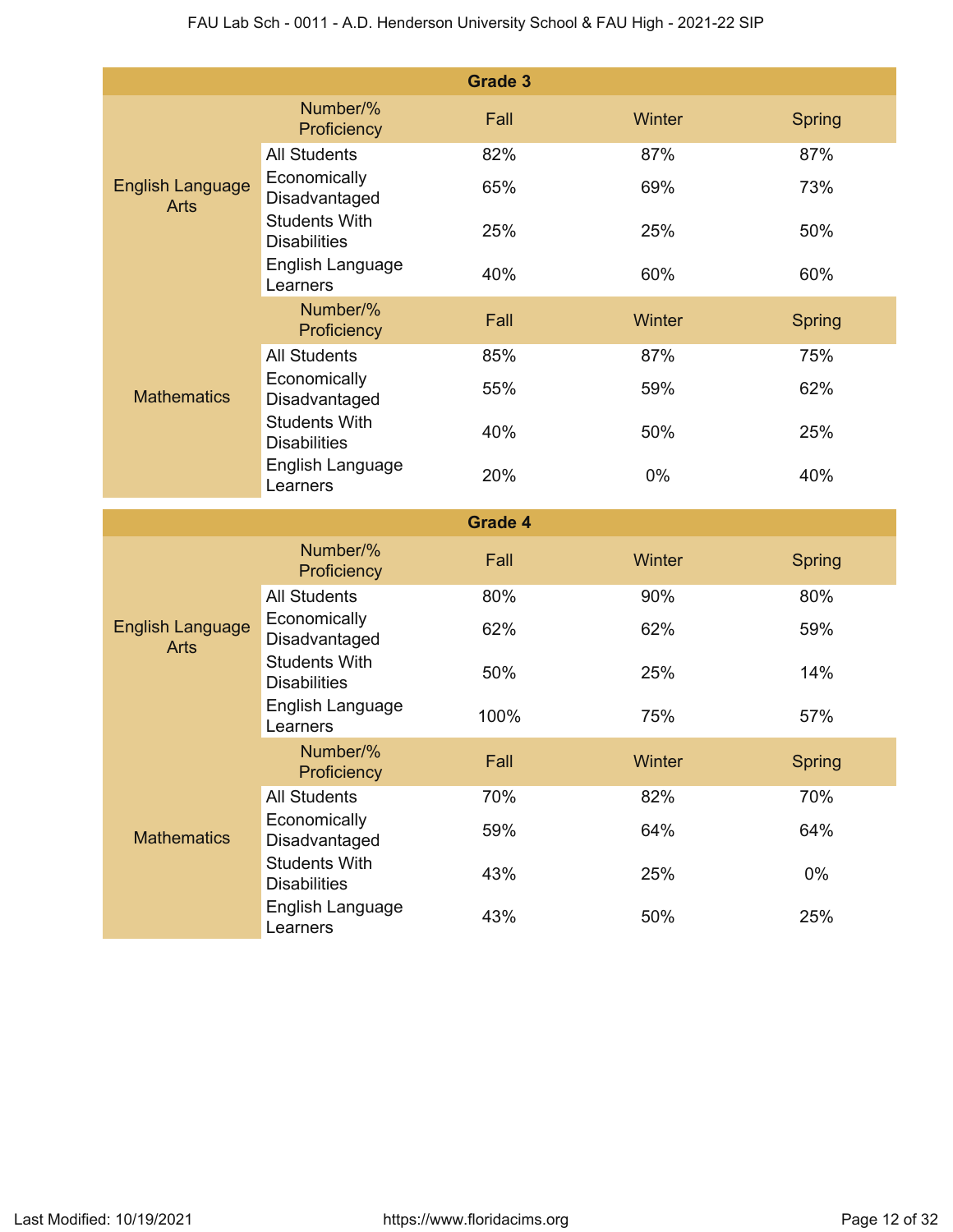|                                        |                                             | <b>Grade 5</b> |               |               |
|----------------------------------------|---------------------------------------------|----------------|---------------|---------------|
|                                        | Number/%<br>Proficiency                     | Fall           | <b>Winter</b> | Spring        |
| <b>English Language</b><br><b>Arts</b> | <b>All Students</b>                         | 82%            | 84%           | 90%           |
|                                        | Economically<br>Disadvantaged               | 62%            | 56%           | 68%           |
|                                        | <b>Students With</b><br><b>Disabilities</b> | 25%            | 25%           | 29%           |
|                                        | English Language<br>Learners                | 100%           | 100%          | 100%          |
|                                        | Number/%<br>Proficiency                     | Fall           | Winter        | <b>Spring</b> |
|                                        | <b>All Students</b>                         | 75%            | 84%           | 80%           |
| <b>Mathematics</b>                     | Economically<br>Disadvantaged               | 56%            | 62%           | 68%           |
|                                        | <b>Students With</b><br><b>Disabilities</b> | 25%            | 25%           | 30%           |
|                                        | English Language<br>Learners                | 50%            | 84%           | 84%           |
|                                        | Number/%<br>Proficiency                     | Fall           | Winter        | <b>Spring</b> |
|                                        | <b>All Students</b>                         | 55%            | 67%           | 77%           |
| <b>Science</b>                         | Economically<br>Disadvantaged               | 43%            | 56%           | 68%           |
|                                        | <b>Students With</b><br><b>Disabilities</b> | 20%            | 40%           | 40%           |
|                                        | English Language<br>Learners                | 0%             | 100%          | 100%          |
|                                        |                                             | <b>Grade 6</b> |               |               |
|                                        | Number/%<br>Proficiency                     | Fall           | Winter        | <b>Spring</b> |
|                                        | <b>All Students</b>                         | 43%            | 61%           | 84%           |
| <b>English Language</b><br><b>Arts</b> | Economically<br>Disadvantaged               | 46%            | 53%           | 65%           |
|                                        | <b>Students With</b><br><b>Disabilities</b> | 17%            | 44%           | 44%           |
|                                        | English Language<br>Learners                | N/A            | N/A           | N/A           |
|                                        | Number/%<br>Proficiency                     | Fall           | Winter        | <b>Spring</b> |
|                                        | <b>All Students</b>                         | 47%            | 59%           | 67%           |
| <b>Mathematics</b>                     | Economically<br>Disadvantaged               | 28%            | 77%           | 56%           |
|                                        | <b>Students With</b><br><b>Disabilities</b> | $\mathbf 0$    | $\mathbf 0$   | 25%           |
|                                        | English Language<br>Learners                | N/A            | N/A           | N/A           |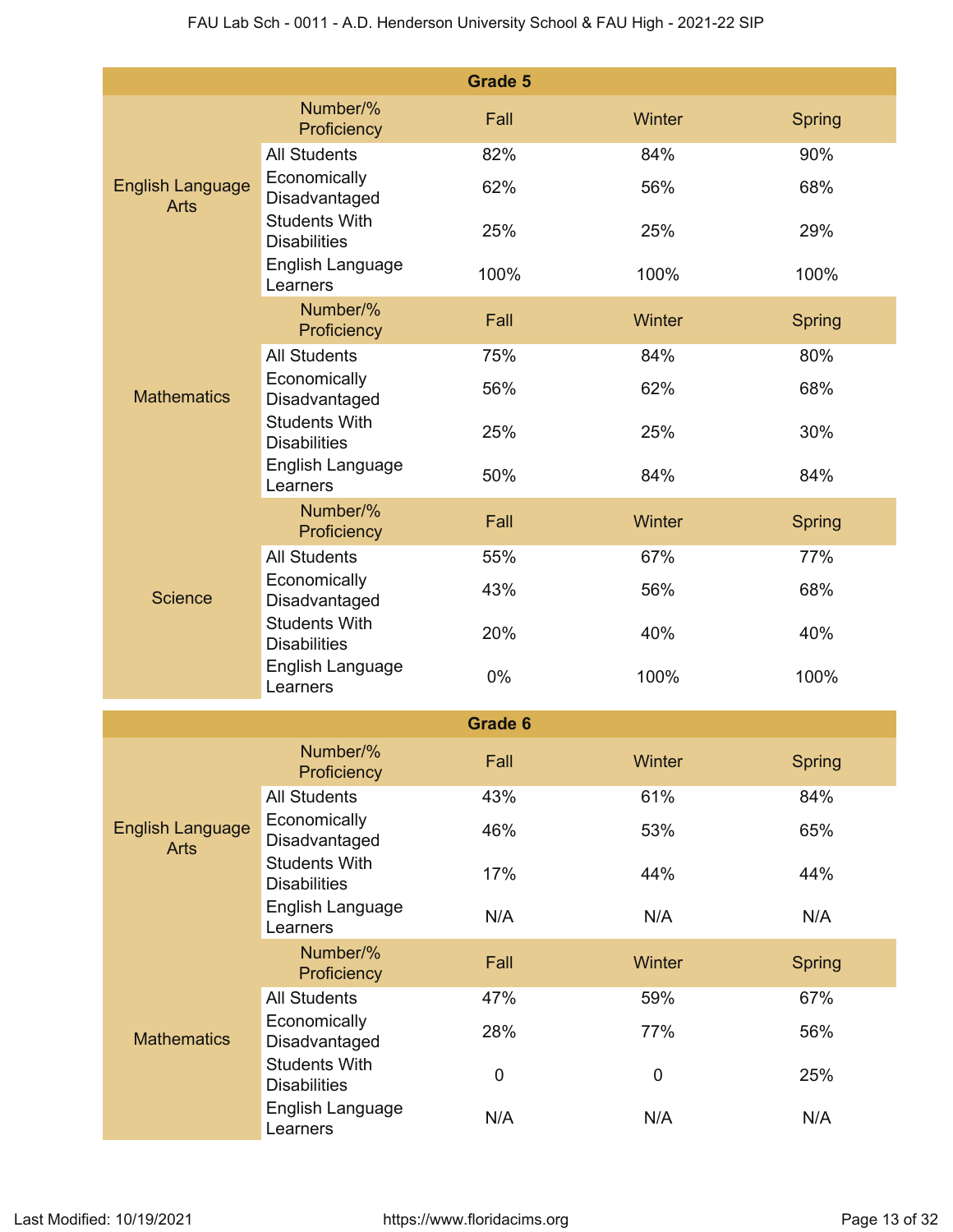|                                        |                                             | <b>Grade 7</b> |        |               |
|----------------------------------------|---------------------------------------------|----------------|--------|---------------|
| <b>English Language</b><br><b>Arts</b> | Number/%<br>Proficiency                     | Fall           | Winter | Spring        |
|                                        | <b>All Students</b>                         | 65%            | 69%    | 75%           |
|                                        | Economically<br>Disadvantaged               | 57%            | 65%    | 69%           |
|                                        | <b>Students With</b><br><b>Disabilities</b> | $\mathbf 0$    | 40%    | 60%           |
|                                        | English Language<br>Learners                | N/A            | N/A    | N/A           |
|                                        | Number/%<br>Proficiency                     | Fall           | Winter | Spring        |
|                                        | <b>All Students</b>                         | 60%            | 60%    | 70%           |
| <b>Mathematics</b>                     | Economically<br>Disadvantaged               | 92%            | 77%    | 84%           |
|                                        | <b>Students With</b><br><b>Disabilities</b> | 50%            | 100%   | 50%           |
|                                        | English Language<br>Learners                | N/A            | N/A    | N/A           |
|                                        | Number/%<br>Proficiency                     | Fall           | Winter | <b>Spring</b> |
|                                        | <b>All Students</b>                         | 62%            | 82%    | 90%           |
| <b>Civics</b>                          | Economically<br>Disadvantaged               | 41%            | 57%    | 77%           |
|                                        | <b>Students With</b><br><b>Disabilities</b> | 17%            | 44%    | 66%           |
|                                        | English Language<br>Learners                | N/A            | N/A    | N/A           |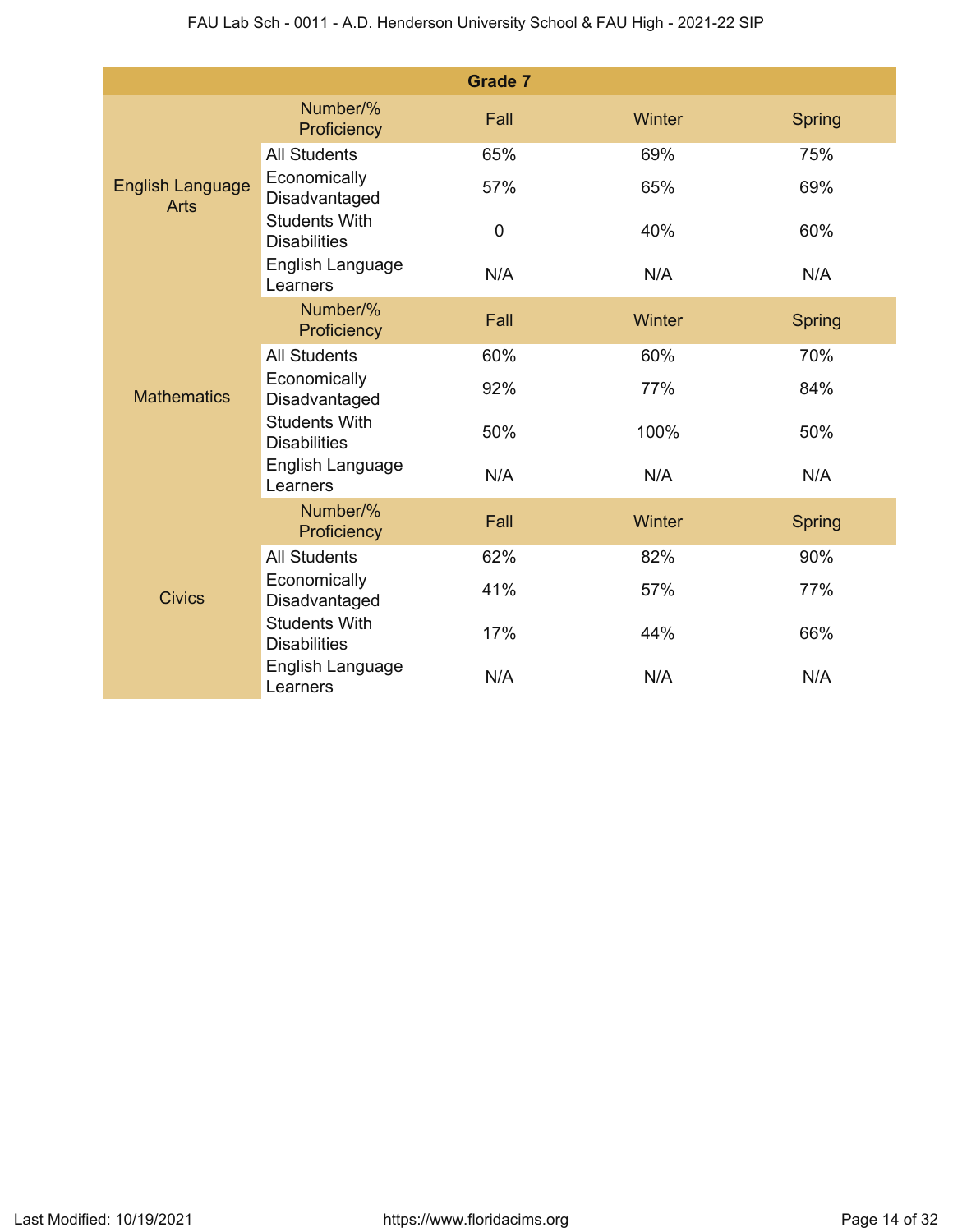|                                        |                                             | <b>Grade 8</b> |        |               |
|----------------------------------------|---------------------------------------------|----------------|--------|---------------|
|                                        | Number/%<br>Proficiency                     | Fall           | Winter | Spring        |
| <b>English Language</b><br><b>Arts</b> | <b>All Students</b>                         | 64%            | 67%    | 70%           |
|                                        | Economically<br>Disadvantaged               | 62%            | 62%    | 62%           |
|                                        | <b>Students With</b><br><b>Disabilities</b> | 17%            | 44%    | 17%           |
|                                        | English Language<br>Learners                | N/A            | N/A    | N/A           |
|                                        | Number/%<br>Proficiency                     | Fall           | Winter | <b>Spring</b> |
|                                        | <b>All Students</b>                         | 40%            | 80%    | 72%           |
| <b>Mathematics</b>                     | Economically<br>Disadvantaged               | 31%            | 50%    | 63%           |
|                                        | <b>Students With</b><br><b>Disabilities</b> | 50%            | 33%    | 50%           |
|                                        | English Language<br>Learners                | N/A            | N/A    | N/A           |
|                                        | Number/%<br>Proficiency                     | Fall           | Winter | Spring        |
|                                        | <b>All Students</b>                         | 52%            | 66%    | 80%           |
| <b>Science</b>                         | Economically<br>Disadvantaged               | 33%            | 42%    | 63%           |
|                                        | <b>Students With</b><br><b>Disabilities</b> | $\overline{0}$ | 44%    | 66%           |
|                                        | English Language<br>Learners                | N/A            | N/A    | N/A           |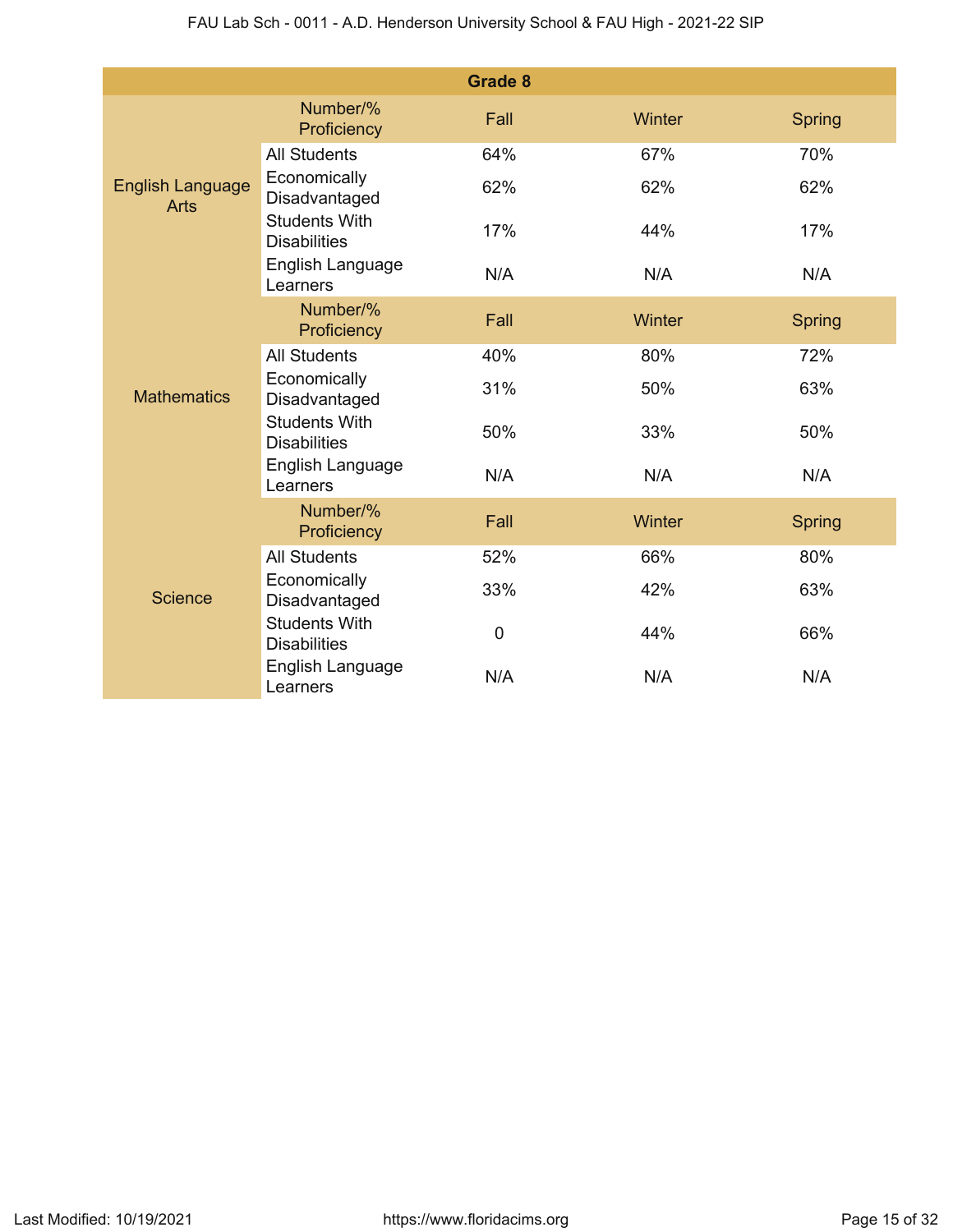|                                        |                                                                                                                                     | <b>Grade 9</b> |        |               |
|----------------------------------------|-------------------------------------------------------------------------------------------------------------------------------------|----------------|--------|---------------|
|                                        | Number/%<br>Proficiency                                                                                                             | Fall           | Winter | <b>Spring</b> |
| <b>English Language</b><br><b>Arts</b> | <b>All Students</b>                                                                                                                 | 97%            |        | 94%           |
|                                        | Economically<br>Disadvantaged                                                                                                       | 10%            |        | 98%           |
|                                        | <b>Students With</b><br><b>Disabilities</b>                                                                                         | 100%           |        | 100%          |
|                                        | English Language<br>Learners                                                                                                        | N/A            |        | N/A           |
|                                        | Number/%<br>Proficiency                                                                                                             | Fall           | Winter | <b>Spring</b> |
| <b>Mathematics</b>                     | <b>All Students</b><br>Economically<br>Disadvantaged<br><b>Students With</b><br><b>Disabilities</b><br>English Language<br>Learners |                |        |               |
|                                        | Number/%<br>Proficiency                                                                                                             | Fall           | Winter | <b>Spring</b> |
| <b>Biology</b>                         | <b>All Students</b><br>Economically<br>Disadvantaged<br><b>Students With</b><br><b>Disabilities</b><br>English Language<br>Learners |                |        |               |
|                                        | Number/%<br>Proficiency                                                                                                             | Fall           | Winter | Spring        |
| <b>US History</b>                      | <b>All Students</b><br>Economically<br>Disadvantaged<br><b>Students With</b><br><b>Disabilities</b><br>English Language<br>Learners |                |        |               |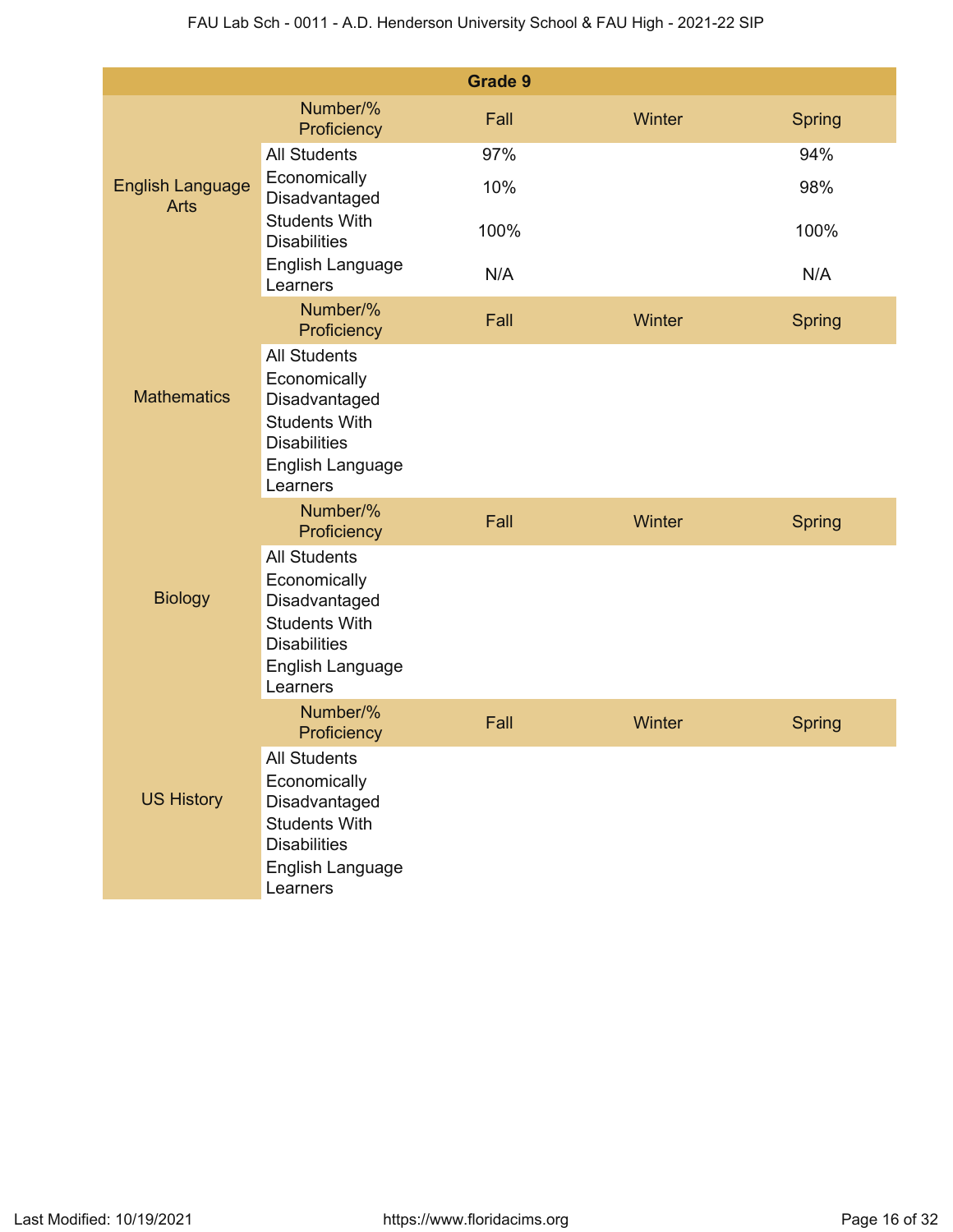|                                        |                                                                                                                                     | Grade 10 |        |               |
|----------------------------------------|-------------------------------------------------------------------------------------------------------------------------------------|----------|--------|---------------|
|                                        | Number/%<br>Proficiency                                                                                                             | Fall     | Winter | <b>Spring</b> |
| <b>English Language</b><br><b>Arts</b> | <b>All Students</b><br>Economically<br>Disadvantaged<br><b>Students With</b><br><b>Disabilities</b><br>English Language<br>Learners |          |        |               |
|                                        | Number/%<br>Proficiency                                                                                                             | Fall     | Winter | <b>Spring</b> |
| <b>Mathematics</b>                     | <b>All Students</b><br>Economically<br>Disadvantaged<br><b>Students With</b><br><b>Disabilities</b><br>English Language<br>Learners |          |        |               |
|                                        | Number/%<br>Proficiency                                                                                                             | Fall     | Winter | <b>Spring</b> |
| <b>Biology</b>                         | <b>All Students</b><br>Economically<br>Disadvantaged<br><b>Students With</b><br><b>Disabilities</b><br>English Language<br>Learners |          |        |               |
|                                        | Number/%<br>Proficiency                                                                                                             | Fall     | Winter | <b>Spring</b> |
| <b>US History</b>                      | <b>All Students</b><br>Economically<br>Disadvantaged<br><b>Students With</b><br><b>Disabilities</b><br>English Language<br>Learners |          |        |               |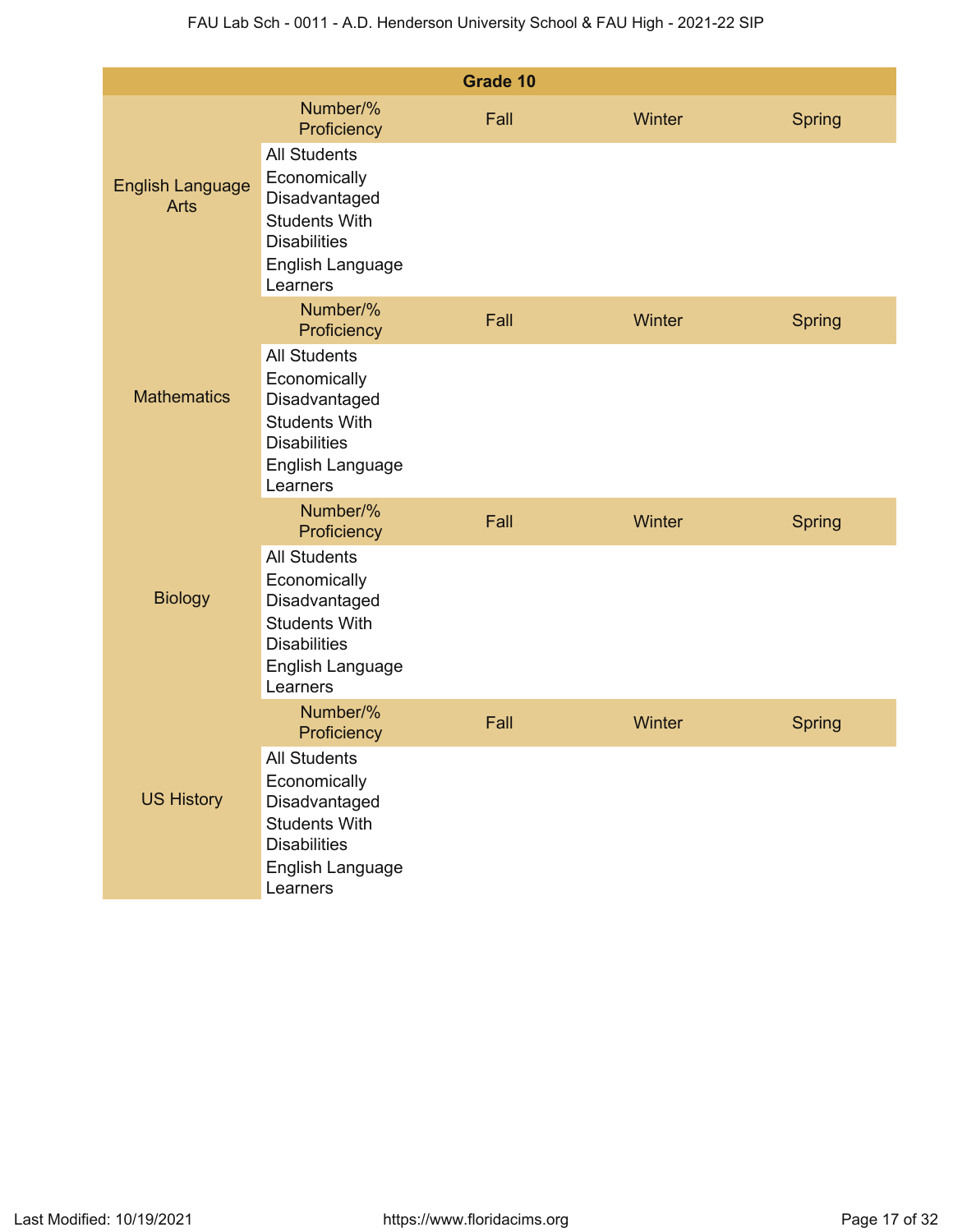|                                        |                                                                                                                                     | Grade 11 |        |               |
|----------------------------------------|-------------------------------------------------------------------------------------------------------------------------------------|----------|--------|---------------|
|                                        | Number/%<br>Proficiency                                                                                                             | Fall     | Winter | <b>Spring</b> |
| <b>English Language</b><br><b>Arts</b> | <b>All Students</b><br>Economically<br>Disadvantaged<br><b>Students With</b><br><b>Disabilities</b><br>English Language<br>Learners |          |        |               |
|                                        | Number/%<br>Proficiency                                                                                                             | Fall     | Winter | <b>Spring</b> |
| <b>Mathematics</b>                     | <b>All Students</b><br>Economically<br>Disadvantaged<br><b>Students With</b><br><b>Disabilities</b><br>English Language<br>Learners |          |        |               |
|                                        | Number/%<br>Proficiency                                                                                                             | Fall     | Winter | <b>Spring</b> |
| <b>Biology</b>                         | <b>All Students</b><br>Economically<br>Disadvantaged<br><b>Students With</b><br><b>Disabilities</b><br>English Language<br>Learners |          |        |               |
|                                        | Number/%<br>Proficiency                                                                                                             | Fall     | Winter | <b>Spring</b> |
| <b>US History</b>                      | <b>All Students</b><br>Economically<br>Disadvantaged<br><b>Students With</b><br><b>Disabilities</b><br>English Language<br>Learners |          |        |               |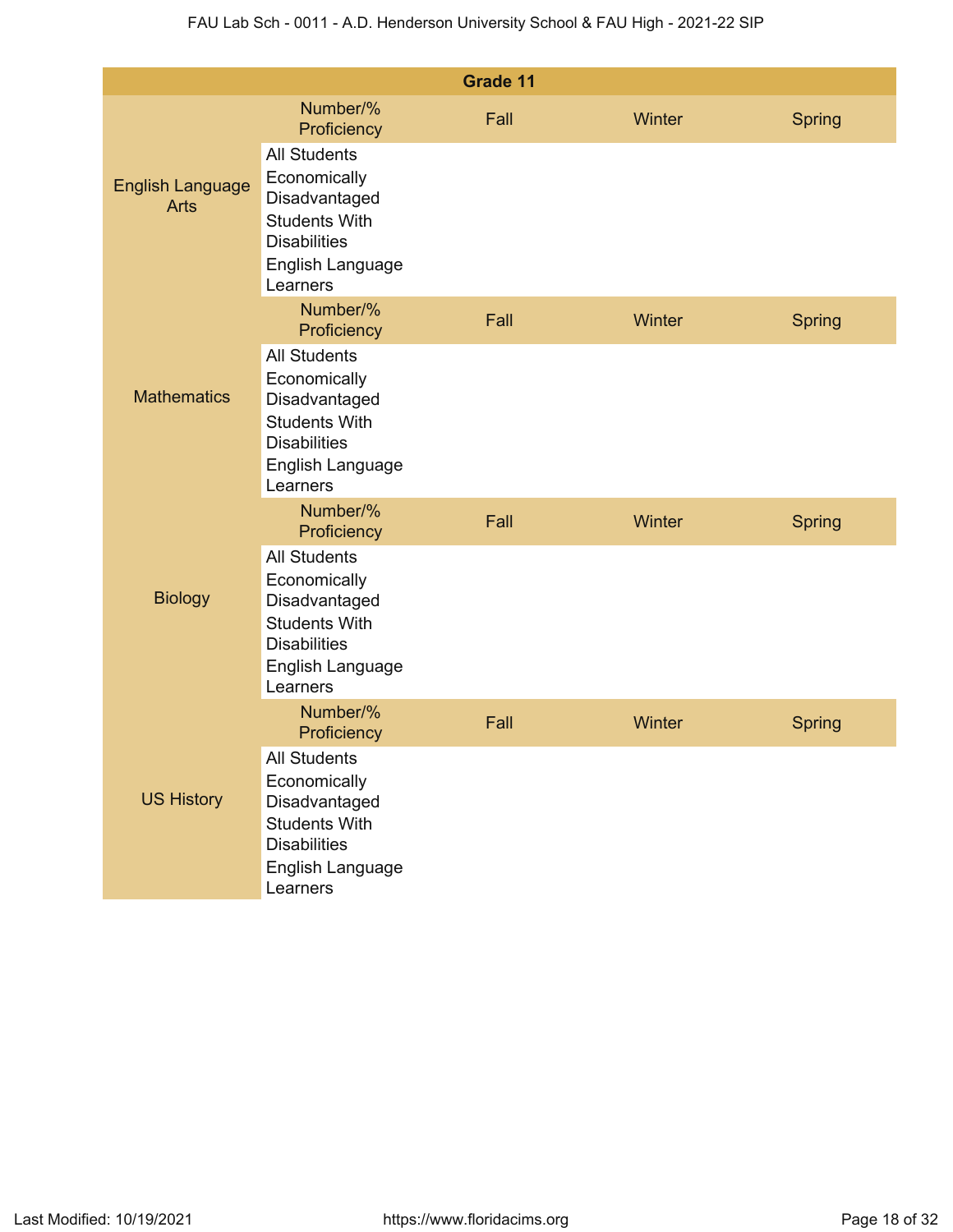|                                        |                                                                                                                                     | <b>Grade 12</b> |        |               |
|----------------------------------------|-------------------------------------------------------------------------------------------------------------------------------------|-----------------|--------|---------------|
|                                        | Number/%<br>Proficiency                                                                                                             | Fall            | Winter | <b>Spring</b> |
| <b>English Language</b><br><b>Arts</b> | <b>All Students</b><br>Economically<br>Disadvantaged<br><b>Students With</b><br><b>Disabilities</b><br>English Language<br>Learners |                 |        |               |
|                                        | Number/%<br>Proficiency                                                                                                             | Fall            | Winter | <b>Spring</b> |
| <b>Mathematics</b>                     | <b>All Students</b><br>Economically<br>Disadvantaged<br><b>Students With</b><br><b>Disabilities</b><br>English Language<br>Learners |                 |        |               |
|                                        | Number/%<br>Proficiency                                                                                                             | Fall            | Winter | <b>Spring</b> |
| <b>Biology</b>                         | <b>All Students</b><br>Economically<br>Disadvantaged<br><b>Students With</b><br><b>Disabilities</b><br>English Language<br>Learners |                 |        |               |
|                                        | Number/%<br>Proficiency                                                                                                             | Fall            | Winter | <b>Spring</b> |
| <b>US History</b>                      | <b>All Students</b><br>Economically<br>Disadvantaged<br><b>Students With</b><br><b>Disabilities</b><br>English Language<br>Learners |                 |        |               |

# **Subgroup Data Review**

|            | <b>2021 SCHOOL GRADE COMPONENTS BY SUBGROUPS</b> |                  |                          |                     |                   |                           |             |            |                     |                                        |                       |
|------------|--------------------------------------------------|------------------|--------------------------|---------------------|-------------------|---------------------------|-------------|------------|---------------------|----------------------------------------|-----------------------|
| Subgroups  | <b>ELA</b><br>Ach.                               | <b>ELA</b><br>LG | <b>ELA</b><br>LG<br>L25% | <b>Math</b><br>Ach. | <b>Math</b><br>LG | <b>Math</b><br>LG<br>L25% | Sci<br>Ach. | SS<br>Ach. | <b>MS</b><br>Accel. | Grad<br><b>Rate</b><br>2019-20 2019-20 | C & C<br><b>Accel</b> |
| <b>SWD</b> | 28                                               | 31               | 26                       | 34                  | 41                | 38                        | 21          |            |                     |                                        |                       |
| <b>ELL</b> | 77                                               | 85               | 100                      | 81                  | 40                |                           |             |            |                     |                                        |                       |
| <b>ASN</b> | 98                                               | 89               | 94                       | 91                  | 57                |                           | 95          |            |                     | 100                                    | 100                   |
| <b>BLK</b> | 81                                               | 62               | 60                       | 69                  | 45                | 44                        | 76          | 90         | 73                  | 100                                    | 100                   |
| <b>HSP</b> | 94                                               | 83               | 85                       | 88                  | 62                | 64                        | 87          | 100        | 71                  | 100                                    | 100                   |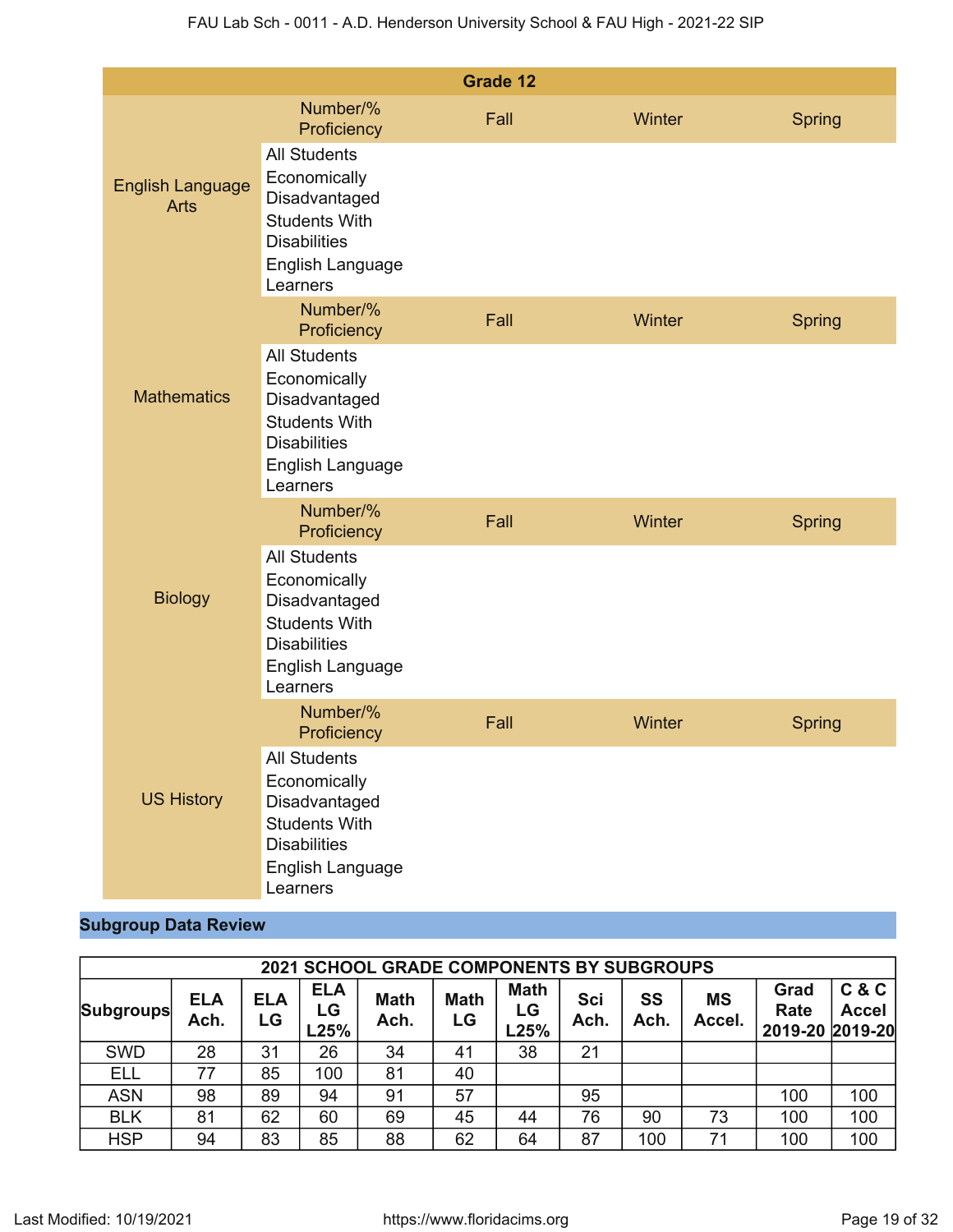|            | <b>2021 SCHOOL GRADE COMPONENTS BY SUBGROUPS</b> |                  |                          |                     |                   |                                      |                    |            |                     |                                                                 |                                  |
|------------|--------------------------------------------------|------------------|--------------------------|---------------------|-------------------|--------------------------------------|--------------------|------------|---------------------|-----------------------------------------------------------------|----------------------------------|
| Subgroups  | <b>ELA</b><br>Ach.                               | <b>ELA</b><br>LG | <b>ELA</b><br>LG<br>L25% | <b>Math</b><br>Ach. | <b>Math</b><br>LG | <b>Math</b><br>LG<br>L25%            | <b>Sci</b><br>Ach. | SS<br>Ach. | <b>MS</b><br>Accel. | Grad<br><b>Rate</b><br>2019-20                                  | C & C<br><b>Accel</b><br>2019-20 |
| <b>MUL</b> | 90                                               | 76               |                          | 89                  | 67                |                                      | 85                 |            |                     |                                                                 |                                  |
| <b>WHT</b> | 92                                               | 76               | 73                       | 90                  | 59                | 67                                   | 90                 | 88         | 82                  | 100                                                             | 100                              |
| <b>FRL</b> | 83                                               | 70               | 70                       | 78                  | 48                | 52                                   | 71                 | 88         | 74                  | 100                                                             | 100                              |
|            |                                                  |                  | 2019 SCHOOL              |                     |                   | <b>GRADE COMPONENTS BY SUBGROUPS</b> |                    |            |                     |                                                                 |                                  |
| Subgroups  | <b>ELA</b><br>Ach.                               | <b>ELA</b><br>LG | <b>ELA</b><br>LG<br>L25% | <b>Math</b><br>Ach. | <b>Math</b><br>LG | <b>Math</b><br>LG<br>L25%            | <b>Sci</b><br>Ach. | SS<br>Ach. | <b>MS</b><br>Accel. | C & C<br>Grad<br><b>Rate</b><br><b>Accel</b><br>2017-18 2017-18 |                                  |
| <b>SWD</b> | 47                                               | 70               | 63                       | 56                  | 68                | 64                                   | 64                 |            |                     |                                                                 |                                  |
| ELL        | 79                                               | 65               | 30                       | 80                  | 75                |                                      |                    |            |                     |                                                                 |                                  |
| <b>ASN</b> | 100                                              | 96               | 100                      | 100                 | $\overline{78}$   |                                      | 95                 |            |                     | 100                                                             | 100                              |
| <b>BLK</b> | 89                                               | 88               | 82                       | 88                  | 67                | 78                                   | 75                 | 100        | 90                  | 100                                                             | 100                              |
| <b>HSP</b> | 94                                               | 78               | 71                       | 91                  | 73                | 70                                   | 92                 | 100        | 89                  | 100                                                             | 100                              |
| <b>MUL</b> | 85                                               | 83               |                          | 86                  | 78                |                                      | 100                |            |                     |                                                                 |                                  |
| <b>WHT</b> | 93                                               | 77               | 68                       | 94                  | 80                | 79                                   | 86                 | 96         | 88                  | 100                                                             | 100                              |
| <b>FRL</b> | 89                                               | 79               | 71                       | 88                  | 72                | 73                                   | 77                 | 100        | 88                  | 100                                                             | 100                              |
|            |                                                  |                  | <b>2018 SCHOOL</b>       |                     |                   | <b>GRADE COMPONENTS BY SUBGROUPS</b> |                    |            |                     |                                                                 |                                  |
| Subgroups  | <b>ELA</b><br>Ach.                               | <b>ELA</b><br>LG | <b>ELA</b><br>LG<br>L25% | <b>Math</b><br>Ach. | <b>Math</b><br>LG | <b>Math</b><br>LG<br>L25%            | <b>Sci</b><br>Ach. | SS<br>Ach. | <b>MS</b><br>Accel. | Grad<br><b>Rate</b><br>2016-17                                  | C & C<br><b>Accel</b><br>2016-17 |
| <b>SWD</b> | 48                                               | 62               | 56                       | 50                  | 63                | 61                                   | 31                 |            |                     |                                                                 |                                  |
| ELL        | 71                                               | 92               |                          | 64                  | 90                |                                      |                    |            |                     |                                                                 |                                  |
| <b>ASN</b> | 98                                               | 90               | 92                       | 100                 | 67                |                                      | 100                |            |                     | 100                                                             | 100                              |
| <b>BLK</b> | 87                                               | 79               | 89                       | 74                  | 68                | 58                                   | 74                 |            | 87                  | 100                                                             | 100                              |
| <b>HSP</b> | 90                                               | 77               | 66                       | 87                  | 75                | 74                                   | 85                 | 94         | 83                  | 100                                                             | 100                              |
| <b>MUL</b> | 89                                               | 82               | 67                       | 82                  | 71                |                                      | 100                |            |                     |                                                                 |                                  |
| <b>WHT</b> | 91                                               | 80               | 73                       | 94                  | 76                | 81                                   | 96                 | 95         | 83                  | 100                                                             | 100                              |
| <b>FRL</b> | 88                                               | 79               | 77                       | 82                  | 73                | 72                                   | 85                 | 97         | 84                  | 100                                                             | 100                              |

# **ESSA Data Review**

This data has been updated for the 2021-22 school year as of 10/19/2021.

| <b>ESSA Federal Index</b>                                                       |                    |
|---------------------------------------------------------------------------------|--------------------|
| ESSA Category (TS&I or CS&I)                                                    | [not<br>available] |
| <b>OVERALL Federal Index - All Students</b>                                     | 82                 |
| OVERALL Federal Index Below 41% All Students                                    | NO.                |
| <b>Total Number of Subgroups Missing the Target</b>                             |                    |
| Progress of English Language Learners in Achieving English Language Proficiency |                    |
| <b>Total Points Earned for the Federal Index</b>                                | 907                |
| <b>Total Components for the Federal Index</b>                                   | 11                 |
| <b>Percent Tested</b>                                                           | 99%                |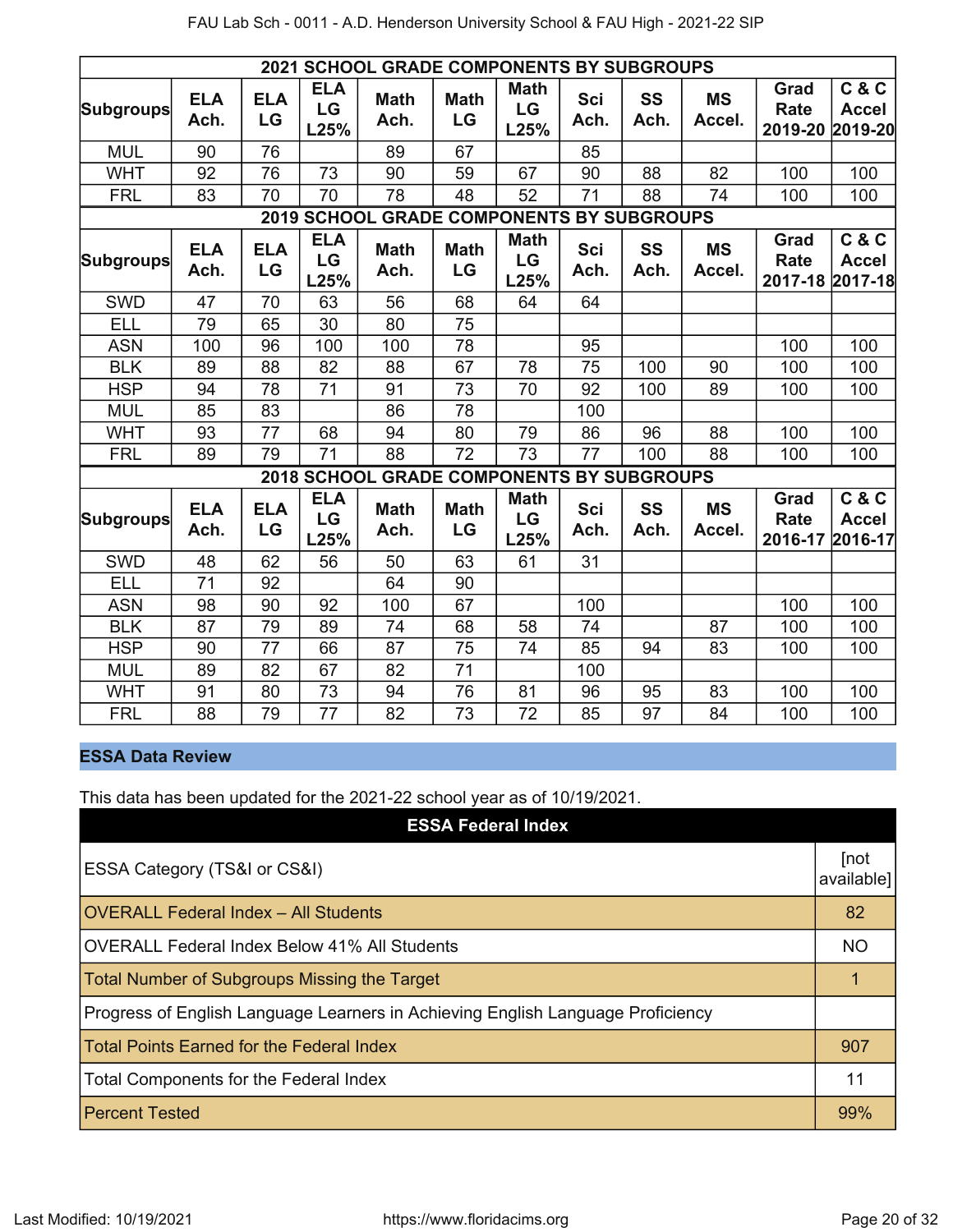# FAU Lab Sch - 0011 - A.D. Henderson University School & FAU High - 2021-22 SIP

| <b>Subgroup Data</b>                                                           |                |
|--------------------------------------------------------------------------------|----------------|
| <b>Students With Disabilities</b>                                              |                |
| <b>Federal Index - Students With Disabilities</b>                              | 31             |
| Students With Disabilities Subgroup Below 41% in the Current Year?             | <b>YES</b>     |
| Number of Consecutive Years Students With Disabilities Subgroup Below 32%      | 0              |
| <b>English Language Learners</b>                                               |                |
| Federal Index - English Language Learners                                      | 77             |
| English Language Learners Subgroup Below 41% in the Current Year?              | <b>NO</b>      |
| Number of Consecutive Years English Language Learners Subgroup Below 32%       | $\mathbf 0$    |
| <b>Asian Students</b>                                                          |                |
| Federal Index - Asian Students                                                 | 91             |
| Asian Students Subgroup Below 41% in the Current Year?                         | <b>NO</b>      |
| Number of Consecutive Years Asian Students Subgroup Below 32%                  | 0              |
| <b>Black/African American Students</b>                                         |                |
| Federal Index - Black/African American Students                                | 73             |
| Black/African American Students Subgroup Below 41% in the Current Year?        | <b>NO</b>      |
| Number of Consecutive Years Black/African American Students Subgroup Below 32% | $\overline{0}$ |
| <b>Hispanic Students</b>                                                       |                |
| Federal Index - Hispanic Students                                              | 85             |
| Hispanic Students Subgroup Below 41% in the Current Year?                      | NO             |
| Number of Consecutive Years Hispanic Students Subgroup Below 32%               | 0              |
| <b>Multiracial Students</b>                                                    |                |
| Federal Index - Multiracial Students                                           | 81             |
| Multiracial Students Subgroup Below 41% in the Current Year?                   | NO.            |
| Number of Consecutive Years Multiracial Students Subgroup Below 32%            | $\mathbf 0$    |
| <b>Native American Students</b>                                                |                |
| Federal Index - Native American Students                                       |                |
| Native American Students Subgroup Below 41% in the Current Year?               | N/A            |
| Number of Consecutive Years Native American Students Subgroup Below 32%        | 0              |
| <b>Pacific Islander Students</b>                                               |                |
| Federal Index - Pacific Islander Students                                      |                |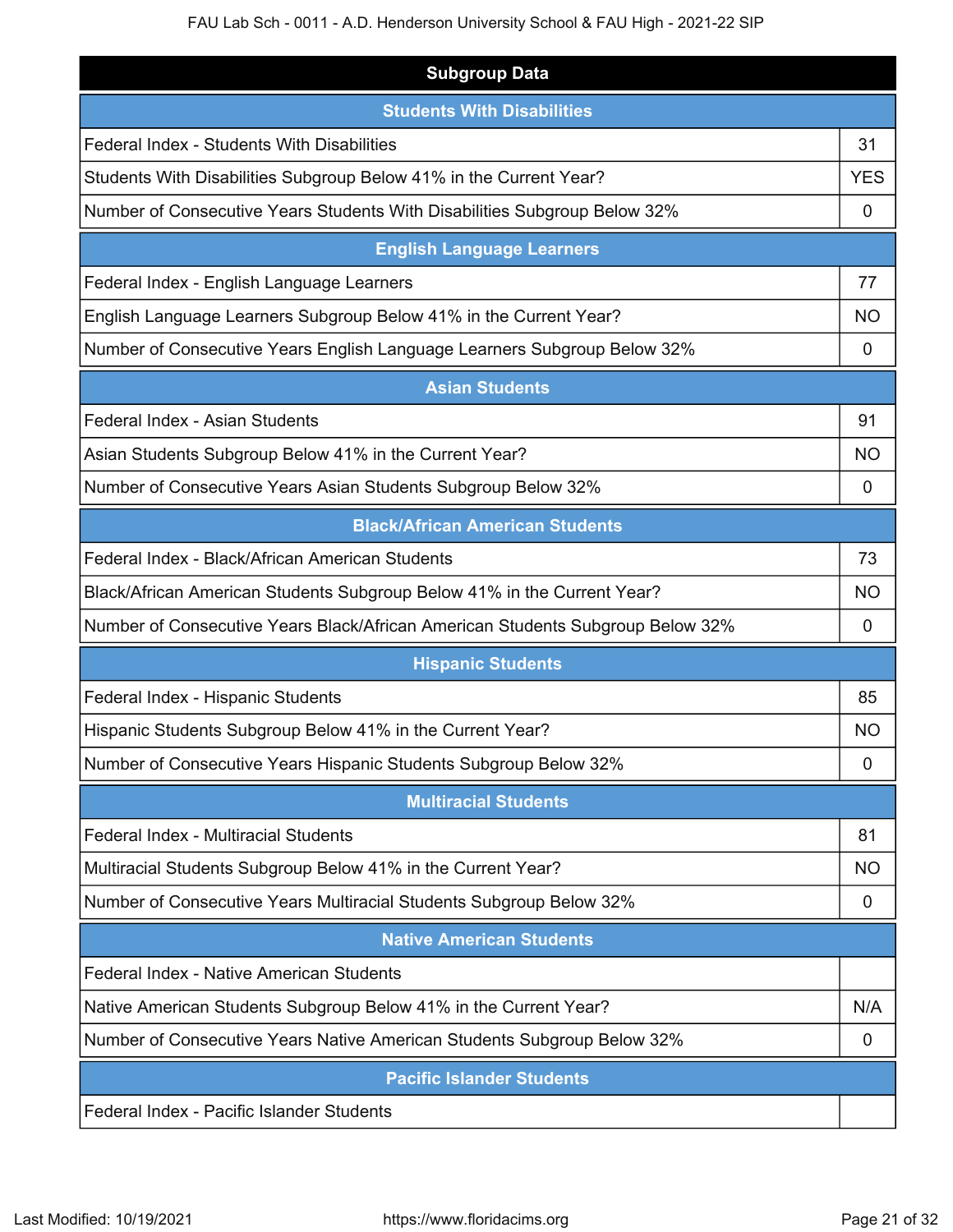| <b>Pacific Islander Students</b>                                                   |           |  |  |  |
|------------------------------------------------------------------------------------|-----------|--|--|--|
| Pacific Islander Students Subgroup Below 41% in the Current Year?                  | N/A       |  |  |  |
| Number of Consecutive Years Pacific Islander Students Subgroup Below 32%           |           |  |  |  |
| <b>White Students</b>                                                              |           |  |  |  |
| Federal Index - White Students                                                     | 83        |  |  |  |
| White Students Subgroup Below 41% in the Current Year?                             |           |  |  |  |
| Number of Consecutive Years White Students Subgroup Below 32%                      |           |  |  |  |
| <b>Economically Disadvantaged Students</b>                                         |           |  |  |  |
| Federal Index - Economically Disadvantaged Students                                | 76        |  |  |  |
| Economically Disadvantaged Students Subgroup Below 41% in the Current Year?        | <b>NO</b> |  |  |  |
| Number of Consecutive Years Economically Disadvantaged Students Subgroup Below 32% | 0         |  |  |  |

### **Analysis**

### **Data Analysis**

Answer the following analysis questions using the progress monitoring data and state assessment data, if applicable.

### **What trends emerge across grade levels, subgroups and core content areas?**

The virtual environment, due to the pandemic, impaired hands-on learning and engagement. This was particularly evident with students in some subgroups. Nationally, mathematics achievement fell by greater percentage than reading/language arts. Results within the subgroups (e.g. economically disadvantaged and students with disabilities) fared far worse. Researchers posit that remote learning, disrupted school schedules, health or family-related stress, and/or social isolation may be contributing factors. Math instruction typically requires a hands-on approach to learning, particularly in the early grades. Overall, schoolwide mathematics achievement on the 2021 assessments showed the largest drop, 5 percentage points. However, consistent with national reporting, there were more significant drops within the subgroups. For example, when compared to 2019 results, Black/African American students scoring level 3 or above fell 25.7 percentage points, students with disabilities fell 25.8 and economically disadvantaged students fell 11.4 percentage points. Schoolwide math learning gains, when compared to 2019, also showed a decline of 17 percentage points.

While English/Language Arts FSA results were stronger than math, students in ELA subgroups also experienced some declines. For example, SWDs who scored a level 3 or above dropped 19.7 percentage points; Black/African American students scoring level 3 and above fell 6.7 percentage points, and economically disadvantaged students fell 5.9 percentage points.

The virtual environment also impacted science achievement. Student proficiency in grade 5 and grade 8 fell 5 and 2 percentage points, respectively.

### **What data components, based off progress monitoring and 2019 state assessments, demonstrate the greatest need for improvement?**

Using results from the 2021 Assessments, learning gains in math, math achievement within subgroups, and science proficiency demonstrate the greatest need for improvement.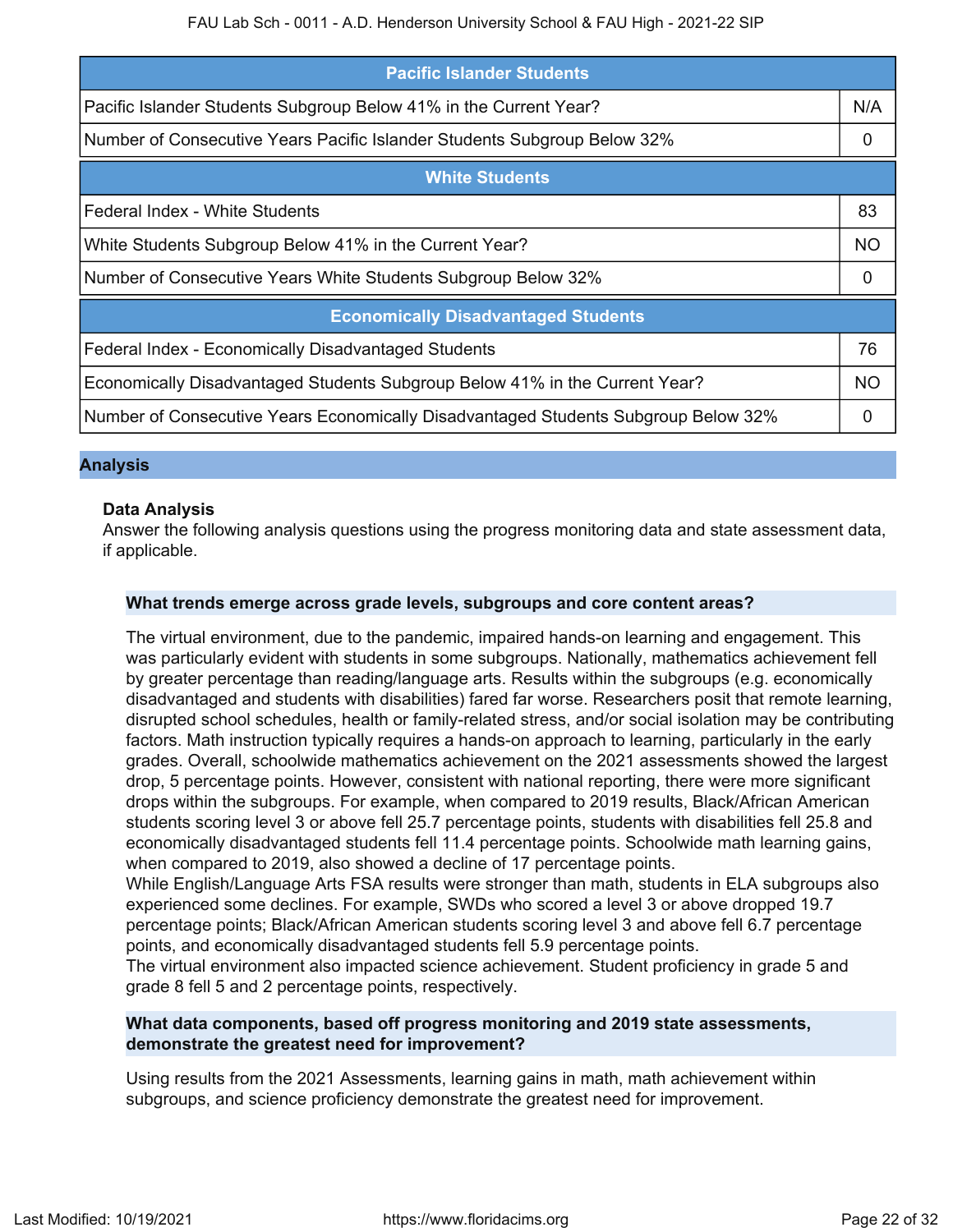### **What were the contributing factors to this need for improvement? What new actions would need to be taken to address this need for improvement?**

The virtual environment, due to the pandemic, impaired hands-on learning and engagement. In order to address the areas in need of improvement, the following actions have been put into place: Increased hands-on labs, in-class and during after-school tutoring. Additional software purchases that provide virtual science labs offer an alternative for out-of-class learning experiences. Extended learning/after school tutoring in September (rather than January, as in previous years). Implemented the Henderson Scholars/HS partnership program. Continued partnership with College of Medicine (science inquiry).

### **What data components, based off progress monitoring and 2019 state assessments, showed the most improvement?**

Using progress monitoring data and 2021 assessment results, students in Grade 5 and Grade 8 improved their proficiency in ELA by 3 and 1 percentage points, respectively. Although there were declines in proficiency in some areas, schoolwide science proficiency fell by only 1 percentage point from the 2019 assessment.

### **What were the contributing factors to this improvement? What new actions did your school take in this area?**

In ELA, assessment results were most consistent with course performance (virtual learning/ELA expectations). Many teachers used technology to supplement reading/ELA instruction before the pandemic. This required less of a shift to a hybrid or fully online environment. In order to address the limited hands-on learning experiences in science classrooms due to the pandemic, the school executed a monthly STEM-at-home project in which kits with science materials were mailed to students for at-home learning.

### **What strategies will need to be implemented in order to accelerate learning?**

Early implementation of after school tutoring Close monitoring of data to inform instruction Timely and targeted in-school interventions Quarterly data chats

### **Based on the contributing factors and strategies identified to accelerate learning, describe the professional development opportunities that will be provided at the school to support teachers and leaders.**

Classroom walk-throughs and feedback cycles

Extensive Wilson Fundations training for K-3 teachers, with a focus on phonological awareness, phonic instruction, and interventions

Instructional leader participation in the B.E.S.T. Standards professional development for ELA and math offered by the FDOE

Quarterly data chats to analyze data from progress monitoring assessments, identify gaps in instruction and student learning, identify students in need of extra support or intervention PLCs focus on curriculum and instruction, evaluate standards indicating the least proficiency, and suggest effective strategies to use in classrooms to help assist with mastery of those standards

### **Provide a description of the additional services that will be implemented to ensure sustainability of improvement in the next year and beyond.**

Utilize CARES Act funding (ESSER II) to implement tutoring and other support early and often. Create a plan for sustainability of implementation when the funding source expires. Determine struggling students early in the school year through formative assessment data and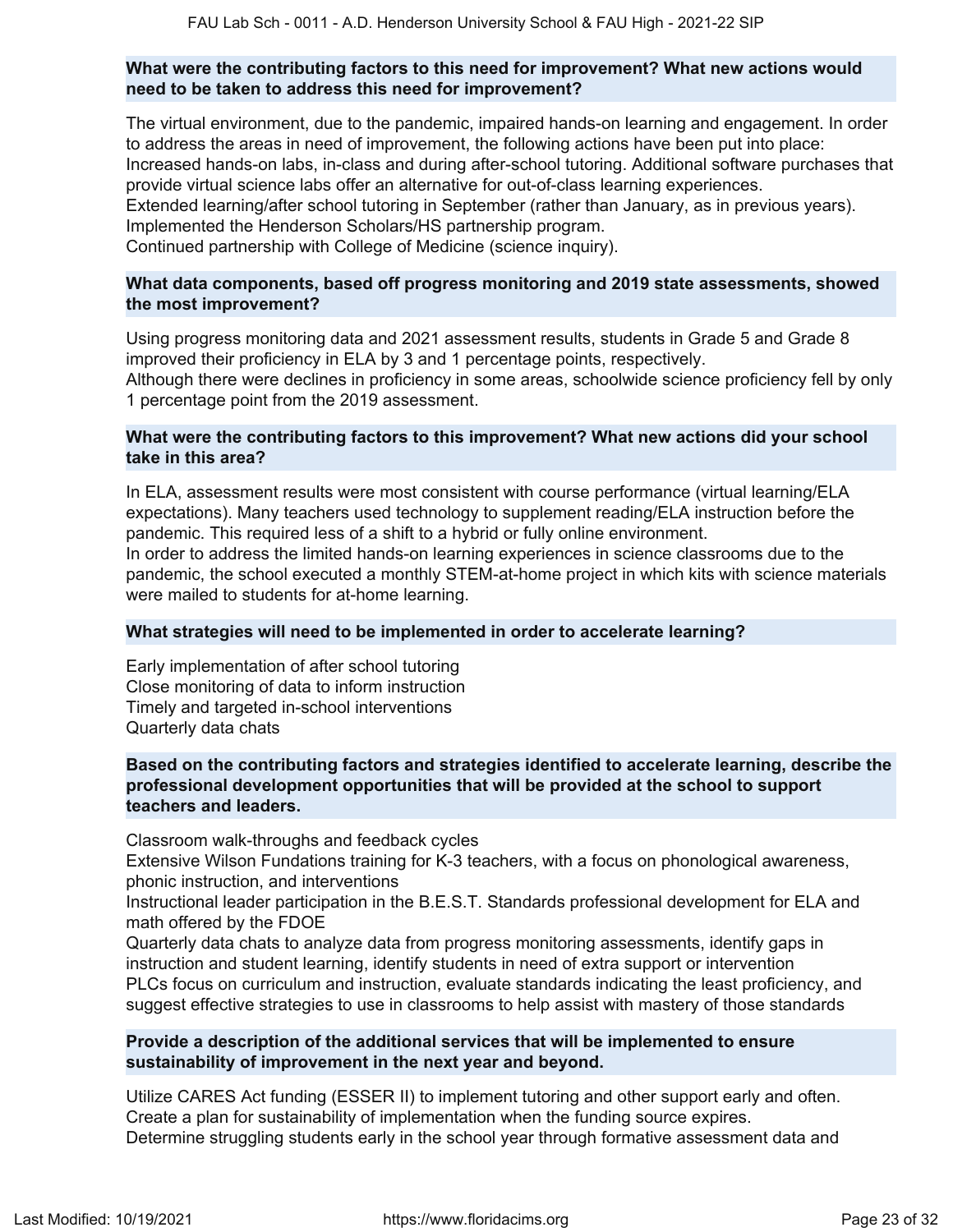analysis along with whole-team quarterly data chats and provide those students with interventions during and after school as necessary.

# **Part III: Planning for Improvement**

<span id="page-23-0"></span>**Areas of Focus:**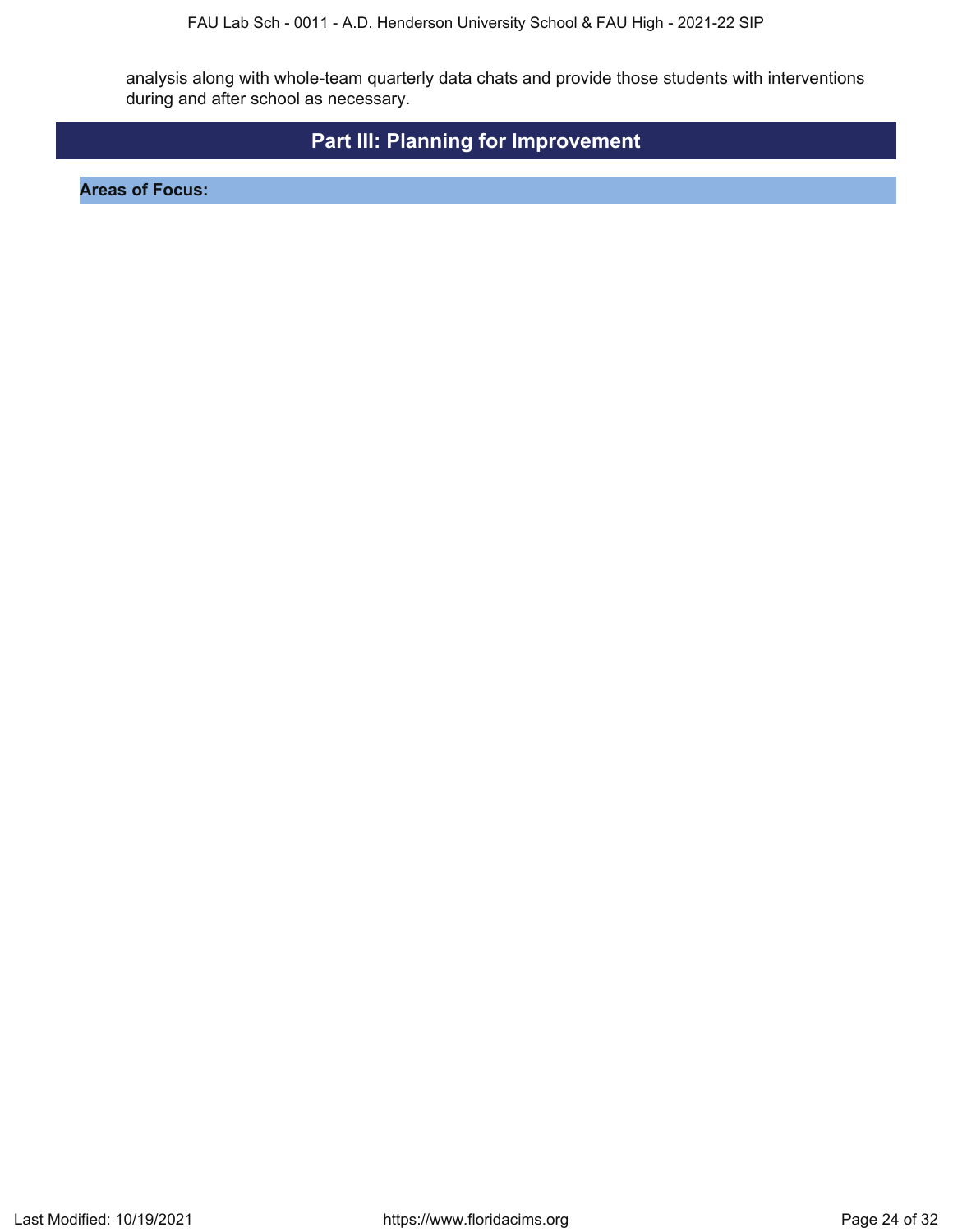| #1. Instructional Practice specifically relating to Science                                                                                                                                                                                                                                                                                                                                                                                                                                                                                                                                                                                                                                                                                                                                                                                                                                                                           |
|---------------------------------------------------------------------------------------------------------------------------------------------------------------------------------------------------------------------------------------------------------------------------------------------------------------------------------------------------------------------------------------------------------------------------------------------------------------------------------------------------------------------------------------------------------------------------------------------------------------------------------------------------------------------------------------------------------------------------------------------------------------------------------------------------------------------------------------------------------------------------------------------------------------------------------------|
| Schoolwide 2020-2021 science achievement decreased 1 percentage point to 87% from<br>the previous assessment (88% in 18-19), although 100% of the students who took the<br>Biology end-of-course exam were proficient. Student proficiency on the NGSSS in grade 5<br>(79%) and grade 8 (72%) decreased by 5 and 2 percentage points respectively. The virtual<br>environment due to the pandemic impaired hands-on learning and engagement.                                                                                                                                                                                                                                                                                                                                                                                                                                                                                          |
| Eighty eight (88%) percent of students will earn a passing score (3 or higher) in science as<br>indicated by the end-of-year, schoolwide science assessments.                                                                                                                                                                                                                                                                                                                                                                                                                                                                                                                                                                                                                                                                                                                                                                         |
| Bi-weekly benchmark assessments and mid-year diagnostics will provide on-going<br>progress monitoring of students' understanding of the standards and to provide targeted<br>instruction. Utilizing USA Test Prep results as a progress monitoring tool, instructors will<br>identify any student who may be at risk of not meeting the grade level standards and help<br>to identify students in need of additional support or intervention.                                                                                                                                                                                                                                                                                                                                                                                                                                                                                         |
| School administrators and team leaders will monitor progress on the implementation of<br>strategies and assessments through classroom walkthroughs, data chats, and grade level<br>and team meetings.                                                                                                                                                                                                                                                                                                                                                                                                                                                                                                                                                                                                                                                                                                                                 |
| Sherry Bees (sbees@fau.edu)                                                                                                                                                                                                                                                                                                                                                                                                                                                                                                                                                                                                                                                                                                                                                                                                                                                                                                           |
| The middle school science team will disaggregate the grade 5 cohort science data to<br>identify gaps in student mastery of the 5th grade science standards.                                                                                                                                                                                                                                                                                                                                                                                                                                                                                                                                                                                                                                                                                                                                                                           |
| In addition, the grade 6-8 science teachers will administer a teacher-created benchmark<br>assessment, using results to modify the curriculum scope and sequence to address<br>potential gaps. The grade 8 science teacher will use diagnostic assessments to develop a<br>pacing guide to ensure all science standards are taught and reviewed prior to the state<br>assessment. Science instructional planning considers multiple intelligences and various<br>learning modalities for active engagement and hands-on experiments that build content<br>knowledge.                                                                                                                                                                                                                                                                                                                                                                  |
| Elementary instructors use STEMscopes and Inspire Science (McGraw Hill) text to address<br>grade level standards along with classroom teacher-directed labs. Standards-based<br>assessments are used to monitor progress.                                                                                                                                                                                                                                                                                                                                                                                                                                                                                                                                                                                                                                                                                                             |
| Teachers conduct frequent informal assessments to determine students' level of<br>understanding of science concepts and related standards and provide targeted remediation<br>if needed. Progress monitoring is a research-validated assessment method that provides<br>data critical for evaluating academic performance across the entire spectrum of student<br>achievement. (Pamela Stacker, 2010). The use of hands-on experiments and other active<br>learning strategies improves students' ability to understand the material and make<br>connections to their everyday life. Studies have shown Active Learning Classrooms (ALCs)<br>help increase student engagement and improve student performance (Jung Hyun).<br>Providing students with a test simulation experience may improve the students' familiarity<br>with the tested material, increase self-efficacy with test taking, and reduce anxiety (Snooks,<br>2004). |
|                                                                                                                                                                                                                                                                                                                                                                                                                                                                                                                                                                                                                                                                                                                                                                                                                                                                                                                                       |

**Action Steps to Implement**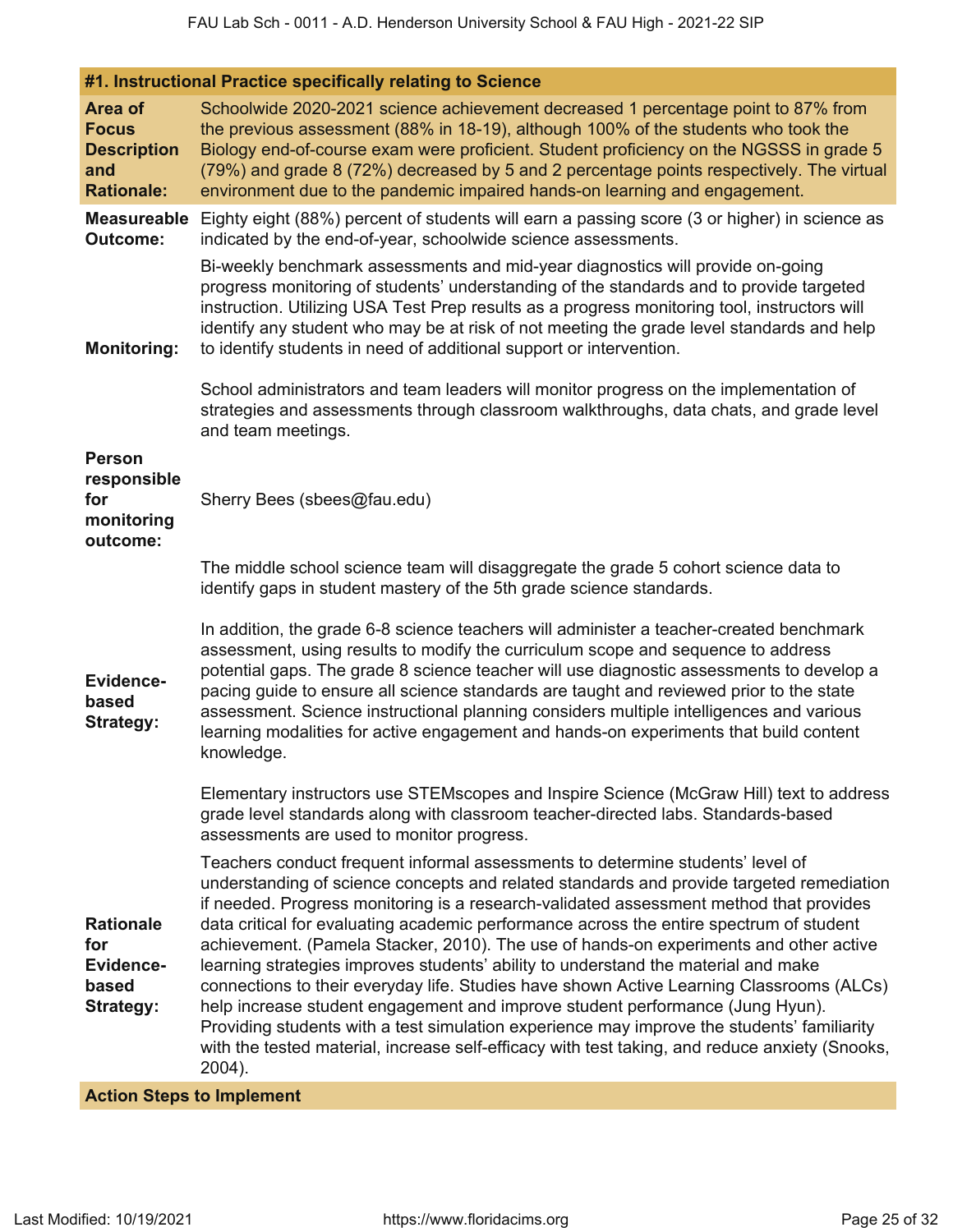Analyze 8th grade students' grade 5 NGSSS data along with fall diagnostics to identify gaps in foundational skills and content knowledge. Use ongoing progress monitoring data to assess student learning

# **Person**

**Responsible** Cornelia Hoff (choff1@fau.edu)

Identify students who scored a Level 1 or 2 on the FSA reading and math and/or scored below the 50th percentile on the Science diagnostic and provide after school support and tutoring.

### **Person**

**Responsible** Cornelia Hoff (choff1@fau.edu)

Lead quarterly data meetings with teachers to review student progress and identify students in need of academic intervention.

# **Person**

**Responsible** Cornelia Hoff (choff1@fau.edu)

Expand collaboration between the K-5 teachers and the Science-through-Art teacher for the development of lessons in which the students apply scientific understanding during hands-on activities during their art elective.

**Person**

**Responsible** Lauren Robinson (lrobin15@fau.edu)

Create professional learning communities that focus on research-based strategies and review instructional effectiveness based on student data.

### **Person**

**Responsible** Lauren Robinson (lrobin15@fau.edu)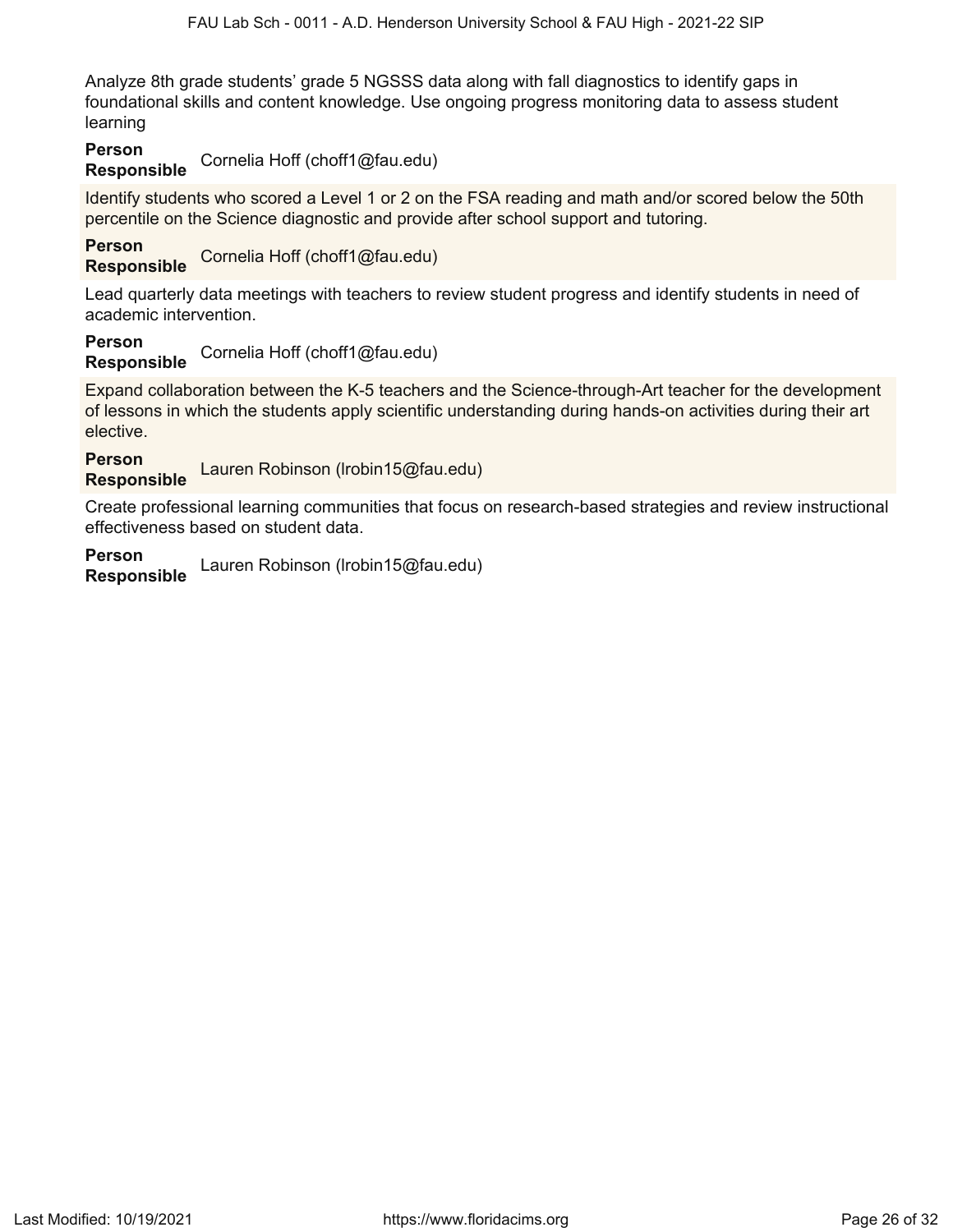|                                                                           | #2. Instructional Practice specifically relating to ELA                                                                                                                                                                                                                                                                                                                                                                                                                                                                                                   |
|---------------------------------------------------------------------------|-----------------------------------------------------------------------------------------------------------------------------------------------------------------------------------------------------------------------------------------------------------------------------------------------------------------------------------------------------------------------------------------------------------------------------------------------------------------------------------------------------------------------------------------------------------|
| Area of<br><b>Focus</b><br><b>Description</b><br>and<br><b>Rationale:</b> | Overall, 77% of students made learning gains in English Language Arts, which represents<br>a decrease of 4% from the 18-19 statewide testing. The virtual environment due to the<br>pandemic impaired hands-on learning and engagement.                                                                                                                                                                                                                                                                                                                   |
| Outcome:                                                                  | <b>Measureable</b> At least 84% of students will make learning gains as indicated on the 2021-2022 FSA in<br>English Language Arts.                                                                                                                                                                                                                                                                                                                                                                                                                       |
| <b>Monitoring:</b>                                                        | School administrators and team leaders will monitor progress on the implementation of<br>strategies and assessments through classroom walkthroughs, data chats, and grade level<br>and team meetings. The school's comprehensive evidence-based reading plan (CERP)<br>decision tree will guide the instruction, progress monitoring, and intervention process.                                                                                                                                                                                           |
| <b>Person</b><br>responsible<br>for<br>monitoring<br>outcome:             | Sherry Bees (sbees@fau.edu)                                                                                                                                                                                                                                                                                                                                                                                                                                                                                                                               |
|                                                                           | Utilize designated daily iii (WIN) time for ELA interventions and ongoing progress<br>monitoring through MTSS. Middle school teachers will use USA Test Prep, Common Lit,<br>and IXL for progress monitoring.                                                                                                                                                                                                                                                                                                                                             |
| Evidence-<br>based<br><b>Strategy:</b>                                    | Elementary teachers will use iReady, STAR Reading, and IXL to monitor progress.<br>Kindergarten through third grade teachers will use Wilson's Fundations for Tier 1 phonics<br>instruction, with a more intensive intervention model implemented for students who require<br>Tier 2 or Tier 3 interventions. Teachers will receive extensive and ongoing professional<br>learning and coaching on the use of Fundations beginning in July of 2021 and throughout<br>the school year.                                                                     |
| <b>Rationale</b><br>for<br>Evidence-<br>based<br>Strategy:                | Test preparation helps to improve the students' familiarity with the tested material,<br>increases self-efficacy with test taking, and may reduce anxiety (Snooks, 2004).<br>Many studies support the use of an explicit, systematic, and multisensory approach to<br>instruction in phonological awareness and phonics, see two IES meta-analyses that<br>support this claim here and here. In addition to the research cited, these essential skills are<br>highlighted in Florida's new ELA B.E.S.T. Standards as part of the cornerstones of reading. |

**Action Steps to Implement**

Utilize multiple data points for progress monitoring from USA Test Prep, Common Lit, No Red Ink, and IXL in the Middle School, and STAR Reading, iReady, and IXL in the elementary grades. Continue WIN Data meetings and intervention cycles for students performing below grade level.

**Person Responsible** Lauren Robinson (lrobin15@fau.edu)

Provide multiple professional learning opportunities in reading strategies through coaching and training to include Wilson Fundations Implementation (Wilson Facilitator Training, K-3 teacher professional development, on-going classroom walkthroughs and coaching, and Fundations Intervention Training).

**Person Responsible** Lauren Robinson (lrobin15@fau.edu)

Focus Middle School PLCs on supporting the ELA, Math, and Science standards that indicate the lowest proficiency. Teachers in each PLC group will identify the standards with the lowest proficiency and identify effective strategies to use in classrooms to help assist with mastery of those standards.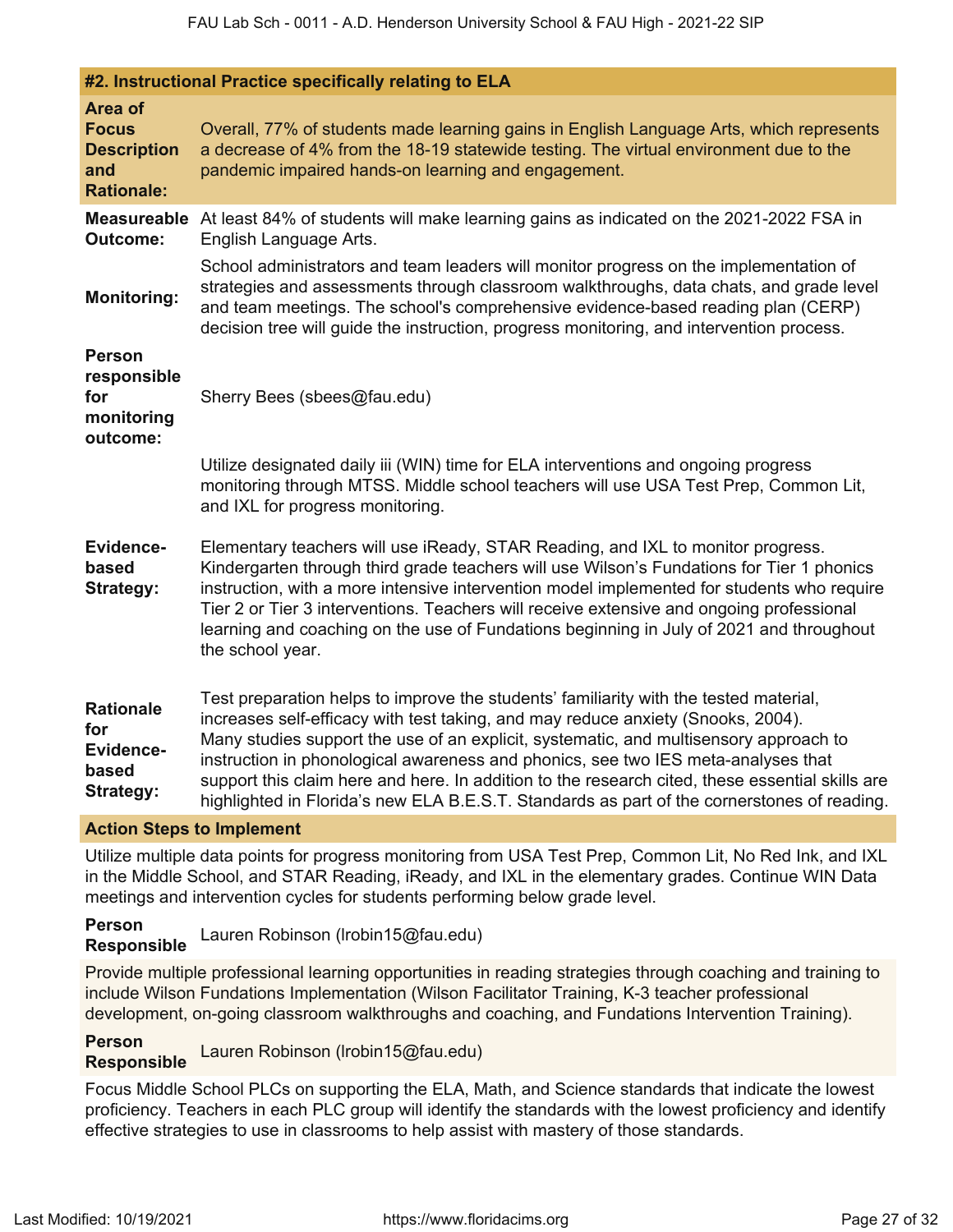#### **Person Responsible** Cornelia Hoff (choff1@fau.edu)

Use data chats to identify students in K-5 not meeting grade level standards and provide interventions for those students not meeting grade level expectations.

### **Person**

**Responsible** Lauren Robinson (lrobin15@fau.edu)

Use data chats to identify students in grades 6-8 not meeting grade level standards and provide interventions for those students not meeting grade level expectations.

**Person Responsible** Cornelia Hoff (choff1@fau.edu)

Implement after school tutoring and support in Middle School for students who have been identified as struggling with ELA standards.

### **Person**

**Responsible** Cornelia Hoff (choff1@fau.edu)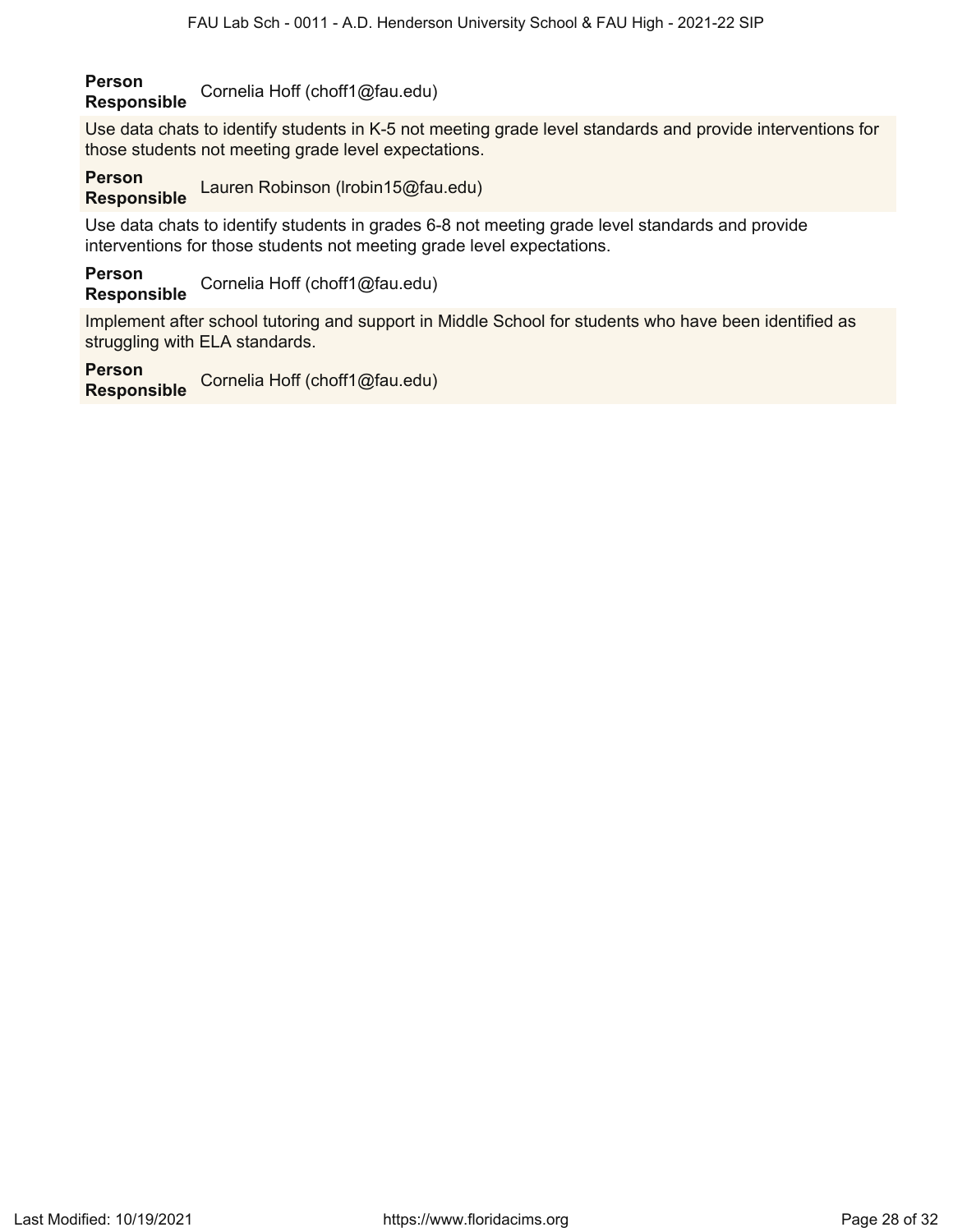|                                                                | #3. Instructional Practice specifically relating to Math                                                                                                                                                                                                                                                           |
|----------------------------------------------------------------|--------------------------------------------------------------------------------------------------------------------------------------------------------------------------------------------------------------------------------------------------------------------------------------------------------------------|
| <b>Description</b><br>and<br><b>Rationale:</b>                 | Area of Focus Schoolwide data show 58% of the students made learning gains in mathematics on the<br>20-21 statewide assessments, a decrease of 18% from the 18-19 statewide<br>assessments. The virtual environment due to the pandemic impaired hands-on learning<br>and engagement.                              |
| <b>Measureable</b><br><b>Outcome:</b>                          | At least 77% of students will make learning gains in mathematics as indicated by the<br>2021-2022 combined mathematics assessments (FSA and EOCs).                                                                                                                                                                 |
| <b>Monitoring:</b>                                             | Utilizing quarterly data chats, school administrators and team leaders will monitor<br>progress on the implementation of strategies and assessments based on classroom<br>walkthroughs, data analysis, and grade level and team meeting feedback.                                                                  |
| <b>Person</b><br>responsible<br>for<br>monitoring<br>outcome:  | Sherry Bees (sbees@fau.edu)                                                                                                                                                                                                                                                                                        |
| Evidence-<br>based                                             | Use Assessment and Learning in Knowledge Spaces (ALEKS), which is based on<br>Knowledge Space Theory, to provide an exact and comprehensive description of<br>students' competence in math, and provide a list of topics that students are ready to<br>learn.                                                      |
| Strategy:                                                      | Teachers in K-8 will use progress monitoring data from IXL to identify standards for<br>reteaching, and to monitor students' grade level progress.<br>Students who are identified as struggling to meet grade level expectations may be<br>provided in-class assistance, interventions, and after-school tutoring. |
| <b>Rationale for</b><br>Evidence-<br>based<br><b>Strategy:</b> | By identifying students' competence with a variety of math topics, teachers are able to<br>provide accurate interventions for students who haven't grasped grade-level concepts.                                                                                                                                   |
| <b>Action Steps to Implement</b>                               |                                                                                                                                                                                                                                                                                                                    |

Utilize IXL (K-5), iReady (K-5), Zearn (K-5), and STAR Math (K-3) for progress monitoring to inform instruction during daily kindergarten through fifth grade WIN time; and use quarterly data chats to identify students not meeting grade level standards.

#### **Person**

**Responsible** Lauren Robinson (lrobin15@fau.edu)

Utilize ALEKS (6-8) and IXL (K-8) for progress monitoring and to inform instruction. Use quarterly data chats to identify students not meeting grade level standards.

**Person Responsible** Cornelia Hoff (choff1@fau.edu)

Teach mini lessons and/or conference in small groups with students in grades K-8 to reflect daily lesson data through exit tickets/ and other formative assessments. (Hoff and Robinson)

# **Person**

**Responsible** Cornelia Hoff (choff1@fau.edu)

Provide tutoring and/or classroom interventions for students not meeting grade level standards/ expectations. (Hoff and Robinson)

**Person Responsible** Cornelia Hoff (choff1@fau.edu)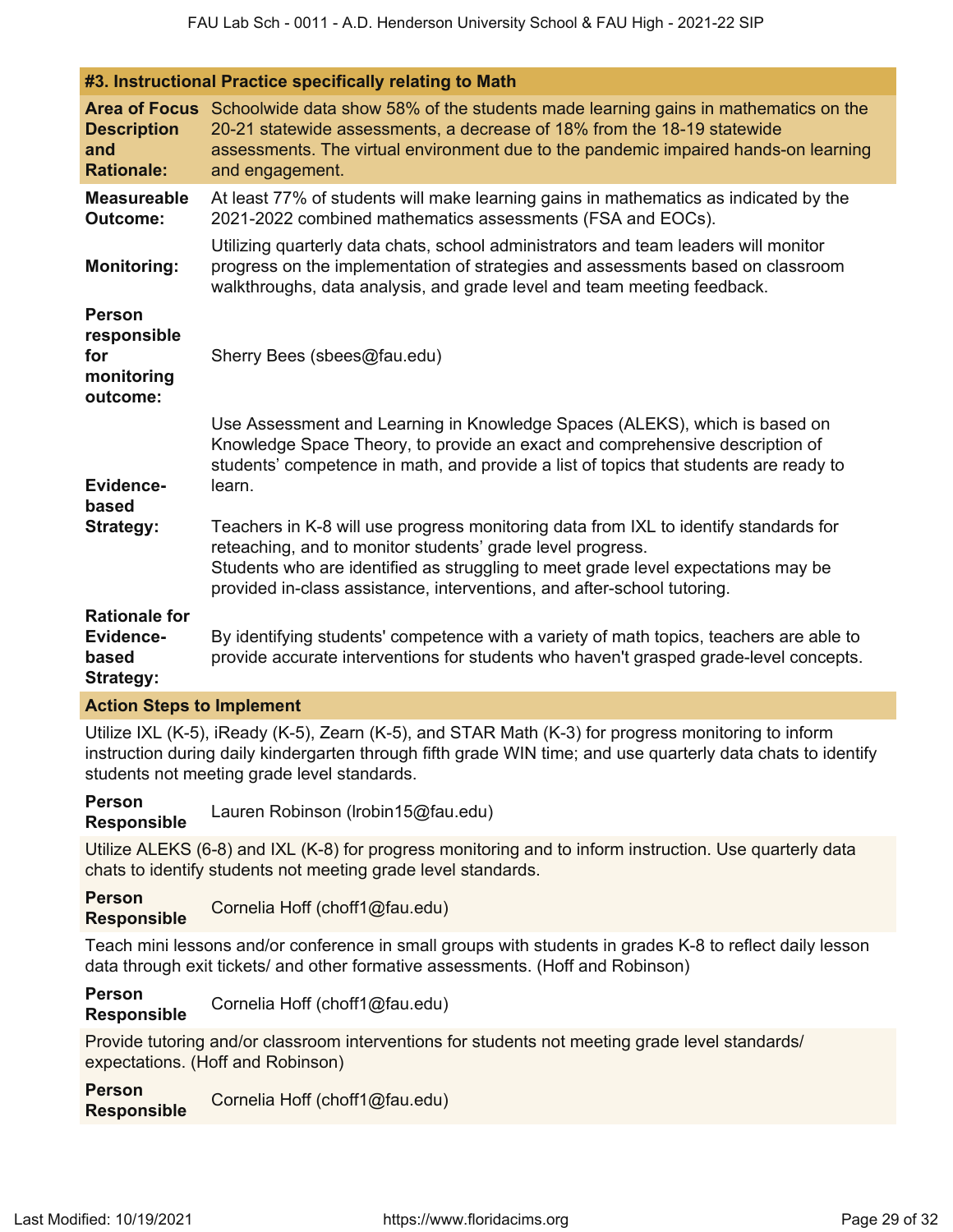### **Additional Schoolwide Improvement Priorities**

Using the [SafeSchoolsforAlex.org](https://www.safeschoolsforalex.org/fl-school-safety-dashboard/), compare the discipline data of the school to discipline data across the state and provide primary or secondary areas of concern that the school will monitor during the upcoming school year. Include how the school culture and environment will be monitored through the lens of behavior or discipline data.

# **Part IV: Positive Culture & Environment**

<span id="page-29-0"></span>A positive school culture and environment reflects: a supportive and fulfilling environment, learning conditions that meet the needs of all students, people who are sure of their roles and relationships in student learning, and a culture that values trust, respect and high expectations. Consulting with various stakeholder groups to employ school improvement strategies that impact the positive school culture and environment are critical. Stakeholder groups more proximal to the school include teachers, students, and families of students, volunteers, and school board members. Broad stakeholder groups include early childhood providers, community colleges and universities, social services, and business partners.

Stakeholders play a key role in school performance and addressing equity. Consulting various stakeholder groups is critical in formulating a statement of vision, mission, values, goals, and employing school improvement strategies.

### **Describe how the school addresses building a positive school culture and environment.**

Many schoolwide activities embrace a positive school culture. Staff, student, and PTO led activities encourage school-wide involvement, for example the Sunshine Club, spirit days, Community Newsletters, Backpack Program for Title I students (in partnership with Boca Helping Hands), Wounded Warrior project.

The school's counseling team leads several inclusive activities. Among them are Coffee Talks, which are parent workshops that inform families on a variety of topics that address the three ASCA Student Standards Domains (Social-Emotional, Academic, Career), Unity Day annual event occurring during National Bullying Prevention Month in October that promotes joining together to create healthier communities through kindness, acceptance, and inclusion, monthly counselor newsletters inform the school community about school-wide events, skills, and strategies to help maintain a positive school culture, and Start With Hello Week, an age-appropriate training that raises awareness and educates students about social isolation and how to create a connected and inclusive classroom, school, and community.

In addition, the team has focused on students' social and emotional health by initiating the use of universal screeners for early identification of students who may be at-risk or in need of intervention beyond Tier 1 and shifts the focus from reactive to proactive.

### **Identify the stakeholders and their role in promoting a positive culture and environment at the school.**

Parents, guardians, and caregivers provide input on curriculum, health and safety, accessibility, and extracurricular activities through annual surveys, PTO meetings, SAB meetings, and the monthly community newsletter that include embedded links for follow up questions. Teachers and school staff provide input on curriculum, professional development needs, health and safety through the annual Survey of Needs, quarterly data chats, and monthly grade level meetings. The school's administration leads teacher effectiveness through a cycle of observation and feedback, monitors student achievement using progress monitoring assessment scores, and manages budgeted allocations to ensure student success.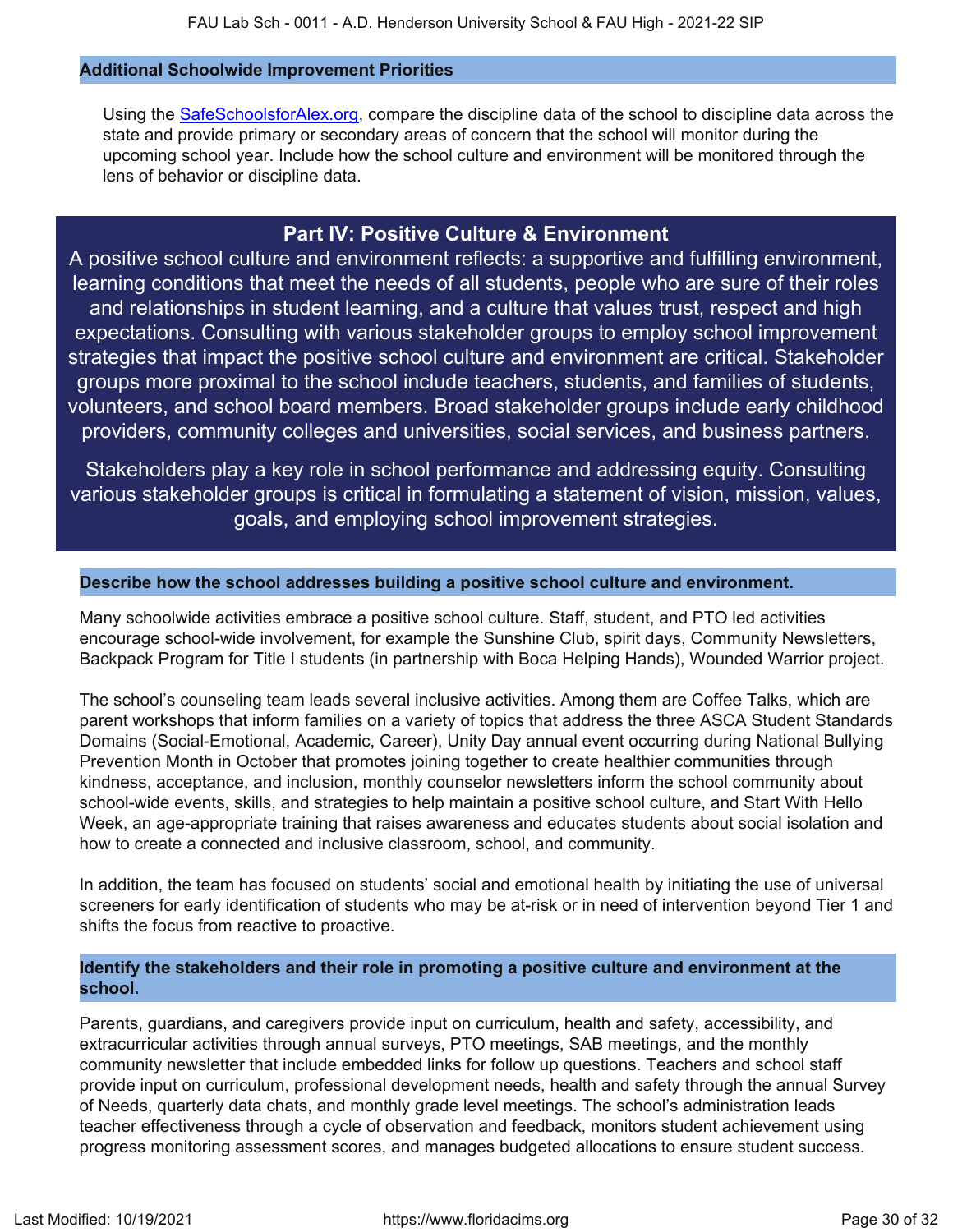Finally, the School Advisory Body provides input on school policies, procedures, and equitability through monthly meetings and subcommittees.

<span id="page-30-0"></span>

|                |                                                                                                   |                                                                                                                       | <b>Part V: Budget</b>                                                                                                                                                                                                                                                 |                       |            |             |  |  |  |
|----------------|---------------------------------------------------------------------------------------------------|-----------------------------------------------------------------------------------------------------------------------|-----------------------------------------------------------------------------------------------------------------------------------------------------------------------------------------------------------------------------------------------------------------------|-----------------------|------------|-------------|--|--|--|
| 1              | III.A.                                                                                            | <b>Areas of Focus: Instructional Practice: Science</b>                                                                |                                                                                                                                                                                                                                                                       |                       |            | \$17,001.00 |  |  |  |
|                | Function                                                                                          | Object                                                                                                                | <b>Budget Focus</b>                                                                                                                                                                                                                                                   | <b>Funding Source</b> | <b>FTE</b> | 2021-22     |  |  |  |
|                |                                                                                                   | 519-Technology-Related<br>Supplies                                                                                    | 0011 - A.D. Henderson<br>University School & FAU<br>High                                                                                                                                                                                                              | <b>Other Federal</b>  |            | \$1,558.00  |  |  |  |
|                | Notes: Software for test prep and progress monitoring: USA Test Prep                              |                                                                                                                       |                                                                                                                                                                                                                                                                       |                       |            |             |  |  |  |
|                |                                                                                                   | 0011 - A.D. Henderson<br>519-Technology-Related<br><b>General Fund</b><br>University School & FAU<br>Supplies<br>High |                                                                                                                                                                                                                                                                       |                       | \$7,267.00 |             |  |  |  |
|                |                                                                                                   |                                                                                                                       | Notes: Software and instructional supplies to support instruction in STEM-related concepts:<br><b>STEMScopes and Insprire Science</b>                                                                                                                                 |                       |            |             |  |  |  |
|                |                                                                                                   | \$3,250.00                                                                                                            |                                                                                                                                                                                                                                                                       |                       |            |             |  |  |  |
|                |                                                                                                   | Notes: Software to support instruction in STEM-related concepts: CoderZ                                               |                                                                                                                                                                                                                                                                       |                       |            |             |  |  |  |
|                |                                                                                                   | 130-Other Certified<br><b>Instructional Personnel</b>                                                                 | 0011 - A.D. Henderson<br>University School & FAU<br>High                                                                                                                                                                                                              | <b>General Fund</b>   |            | \$4,926.00  |  |  |  |
|                |                                                                                                   |                                                                                                                       | Notes: ESSER II funding to provide stipends to teachers for tutoring students after school.                                                                                                                                                                           |                       |            |             |  |  |  |
| $\overline{2}$ | III.A.                                                                                            | <b>Areas of Focus: Instructional Practice: ELA</b>                                                                    |                                                                                                                                                                                                                                                                       |                       |            | \$37,374.00 |  |  |  |
|                | Function                                                                                          | Object                                                                                                                | <b>Budget Focus</b>                                                                                                                                                                                                                                                   | <b>Funding Source</b> | <b>FTE</b> | 2021-22     |  |  |  |
|                |                                                                                                   | 130-Other Certified<br><b>Instructional Personnel</b>                                                                 | 0011 - A.D. Henderson<br>University School & FAU<br>High                                                                                                                                                                                                              | Title II              |            | \$1,212.00  |  |  |  |
|                |                                                                                                   |                                                                                                                       | Notes: Stipends for teachers and instructional leaders to engage in lesson planning<br>conferences and/or data chats to analyze and evaluate classroom lesson and unit plans to<br>identify gaps in standards and instruction and to prepare for a cycle of feedback. |                       |            |             |  |  |  |
|                |                                                                                                   | 519-Technology-Related<br><b>Supplies</b>                                                                             | 0011 - A.D. Henderson<br>University School & FAU<br>High                                                                                                                                                                                                              | Other                 |            | \$14,888.00 |  |  |  |
|                |                                                                                                   |                                                                                                                       | Notes: Use reading allocation for software and instructional supplies to provide progress<br>monitoring data and intervention resources in ELA in K-8: iReady, Renaissance Learning,<br><b>Wilson Fundations</b>                                                      |                       |            |             |  |  |  |
|                |                                                                                                   | 519-Technology-Related<br>Supplies                                                                                    | 0011 - A.D. Henderson<br>University School & FAU<br>High                                                                                                                                                                                                              | <b>General Fund</b>   |            | \$8,760.00  |  |  |  |
|                | Notes: ESSER II funding for progress monitoring software: USA Test Prep and IXL                   |                                                                                                                       |                                                                                                                                                                                                                                                                       |                       |            |             |  |  |  |
|                | 0011 - A.D. Henderson<br>University School & FAU<br><b>Other Federal</b><br>High                  |                                                                                                                       |                                                                                                                                                                                                                                                                       |                       |            |             |  |  |  |
|                | Notes: Using ESSER II funding, purchase additional instructional materials (Wilson<br>Fundations) |                                                                                                                       |                                                                                                                                                                                                                                                                       |                       |            |             |  |  |  |